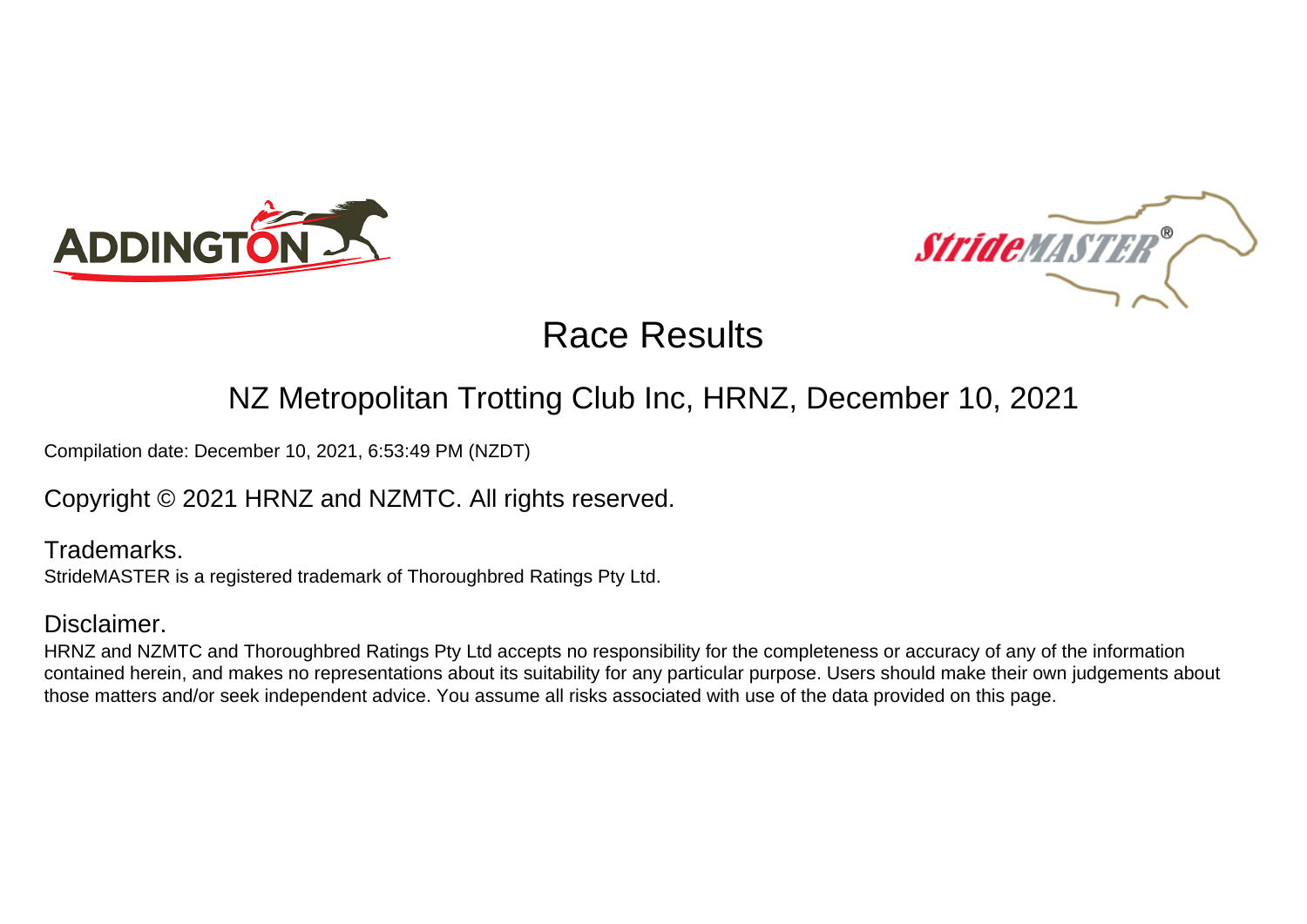



December 10, 2021, Race 4, GRAPHITE DEVELOPMENTS LTD FUTURITY CONSOLATION MOBILE PACE, Distance 2600m, Addington - Survey 3200m

|     | Result TAB no. | Horse (Barrier)              | 2600 to | 2400m to |
|-----|----------------|------------------------------|---------|----------|
| 1st | 4              | Reggie Golight (4)           | 2400m   | 2200m    |
|     |                | Position in running (margin) |         | 2(2.1)   |
|     |                | Sectional time (s)           | 13.65   | 14.88    |
|     |                | Cumulative time (s)          | 195.15  | 181.50   |
|     |                | Speed (m/s)                  | 14.65   | 13.44    |
|     |                | Stride length (m)            | 6.84    | 6.75     |
|     |                | Stride duration (s)          | 0.464   | 0.502    |
|     |                | Stride efficiency (%)        | 73.07   | 71.26    |
|     |                | Stride count                 | 29.25   | 29.62    |

Disclaimer.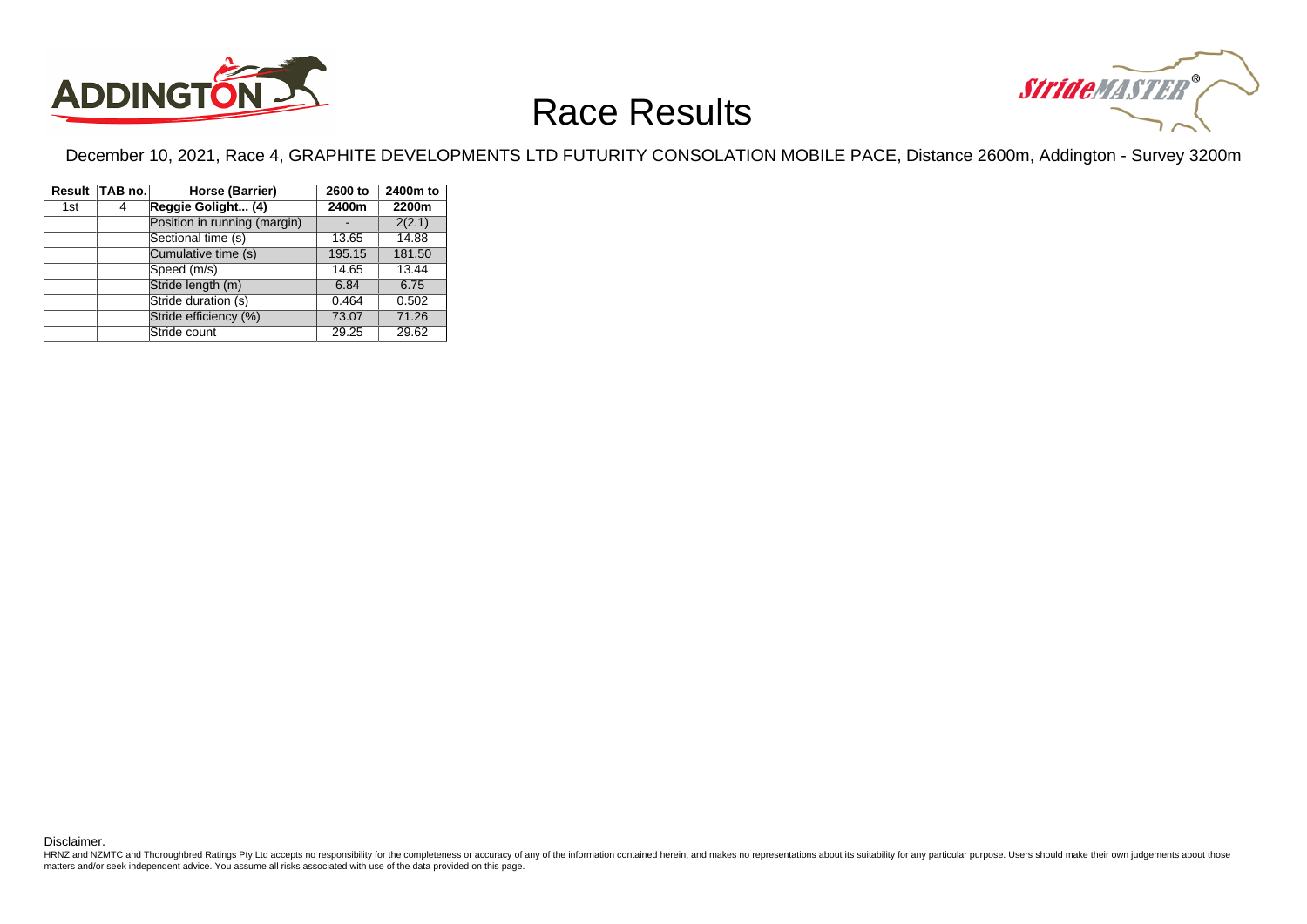



December 10, 2021, Race 4, GRAPHITE DEVELOPMENTS LTD FUTURITY CONSOLATION MOBILE PACE, Distance 2600m, Addington - Survey 3200m

0.6 s

 $\Omega$ 

|     | Result TAB no. | Horse (Barrier)              | 2200m to | 2000m to | 1800m to | 1600m to | 1400m to | 1200m to | 1000m to | 800m to | 600m to | 400m to | 200 <sub>m</sub> to | <b>Total or</b> | Margin |
|-----|----------------|------------------------------|----------|----------|----------|----------|----------|----------|----------|---------|---------|---------|---------------------|-----------------|--------|
| 1st |                | Reggie Golight (4)           | 2000m    | 1800m    | 1600m    | 1400m    | 1200m    | 1000m    | 800m     | 600m    | 400m    | 200m    | <b>WP</b>           | Average         |        |
|     |                | Position in running (margin) | 2(2.9)   | 2(2.0)   | 3(2.2)   | 2(1.5)   | 2(2.2)   | 2(2.0)   | 3(1.9)   | 3(1.6)  | 3(1.8)  | 2(1.6)  | 2(1.6)              |                 | 0.00   |
|     |                | Sectional time (s)           | 16.14    | 15.89    | 14.85    | 15.50    | 15.40    | 15.01    | 14.85    | 14.52   | 14.66   | 14.78   | 15.02               |                 |        |
|     |                | Cumulative time (s)          | 166.62   | 150.48   | 134.59   | 119.74   | 104.24   | 88.84    | 73.83    | 58.98   | 44.46   | 29.80   | 15.02               | 3:15.15         |        |
|     |                | Speed (m/s)                  | 12.39    | 12.59    | 13.47    | 12.90    | 12.99    | 13.32    | 13.47    | 13.77   | 13.64   | 13.53   | 13.32               | 13.32           |        |
|     |                | Stride length (m)            | 6.35     | 6.45     | 6.77     | 6.64     | 6.67     | 6.67     | 6.67     | 6.90    | 6.74    | 6.69    | 6.50                | 6.66            |        |
|     |                | Stride duration (s)          | 0.513    | 0.512    | 0.502    | 0.515    | 0.513    | 0.501    | 0.495    | 0.501   | 0.494   | 0.494   | 0.488               | 0.500           |        |
|     |                | Stride efficiency (%)        | 63.10    | 65.02    | 71.57    | 68.85    | 69.44    | 69.62    | 69.44    | 74.41   | 70.99   | 69.88   | 65.98               | 69.33           |        |
|     |                | Stride count                 | 31.47    | 31.01    | 29.55    | 30.13    | 30.00    | 29.96    | 30.00    | 28.98   | 29.67   | 29.91   | 30.78               | 390.33          |        |









Stride duration







Speed 20 m/sec



Note: Horizontal distance axis grid lines are 200m furlongs.

Disclaimer.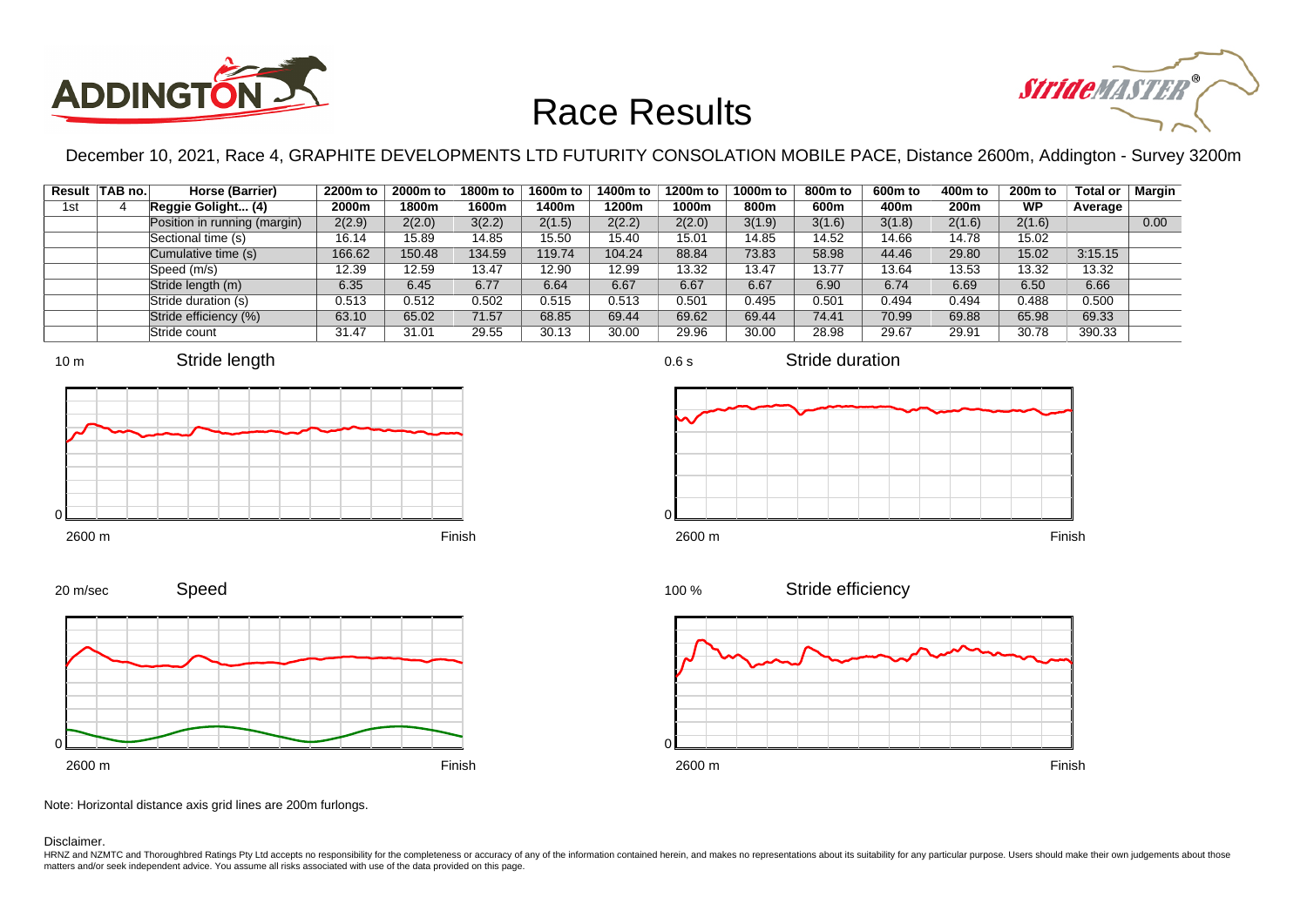



December 10, 2021, Race 4, GRAPHITE DEVELOPMENTS LTD FUTURITY CONSOLATION MOBILE PACE, Distance 2600m, Addington - Survey 3200m

|                 | Result TAB no. | Horse (Barrier)              | 2600 to | 2400m to |
|-----------------|----------------|------------------------------|---------|----------|
| 2 <sub>nd</sub> |                | Rollyourown (7)              | 2400m   | 2200m    |
|                 |                | Position in running (margin) |         | 11(13.3) |
|                 |                | Sectional time (s)           | 15.33   | 15.65    |
|                 |                | Cumulative time (s)          | 195.24  | 179.91   |
|                 |                | Speed (m/s)                  | 13.05   | 12.78    |
|                 |                | Stride length (m)            | 6.00    | 6.20     |
|                 |                | Stride duration (s)          | 0.462   | 0.486    |
|                 |                | Stride efficiency (%)        | 56.23   | 60.16    |
|                 |                | Stride count                 | 33.34   | 32.23    |

Disclaimer.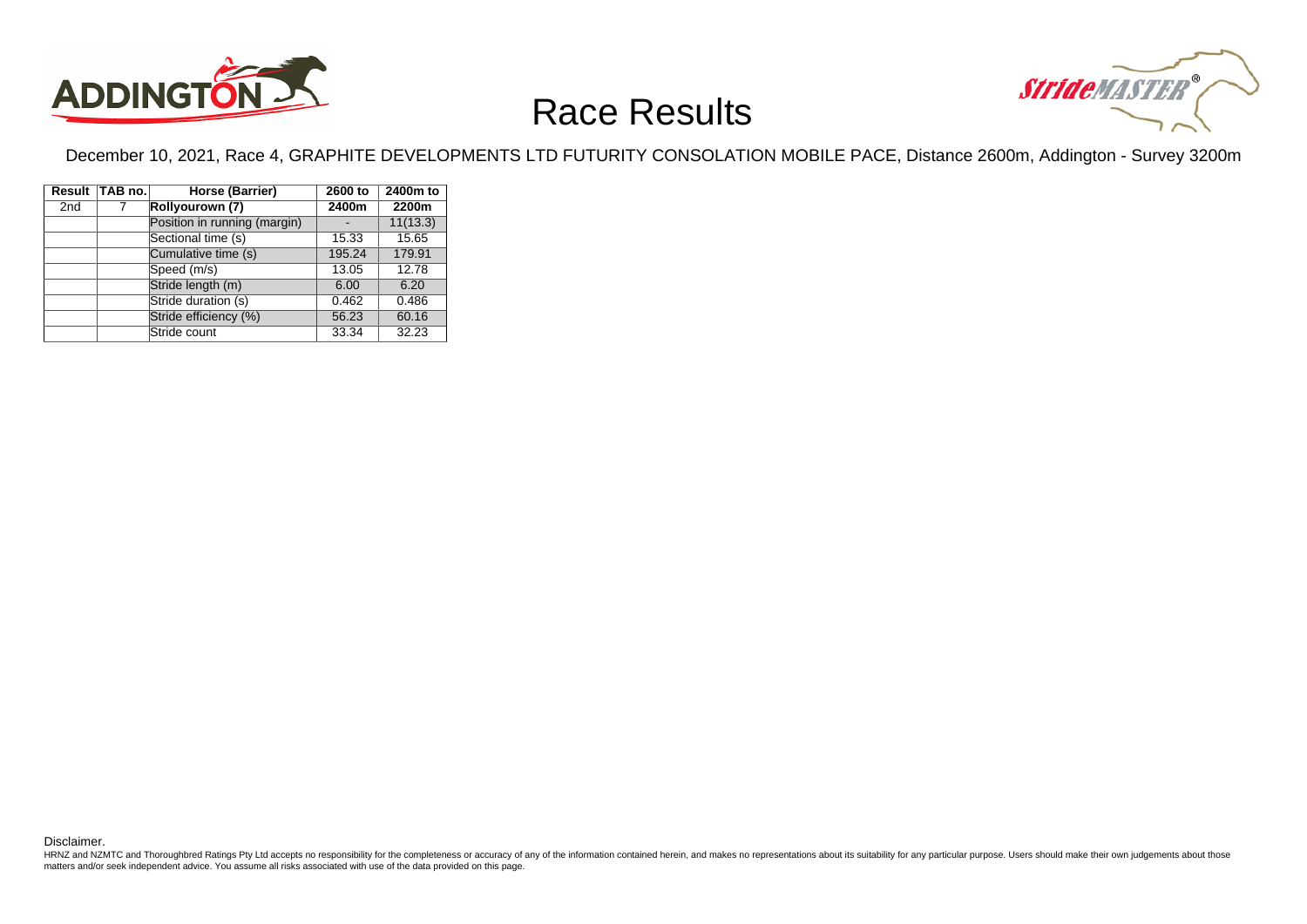



December 10, 2021, Race 4, GRAPHITE DEVELOPMENTS LTD FUTURITY CONSOLATION MOBILE PACE, Distance 2600m, Addington - Survey 3200m

|                 | Result   TAB no. | Horse (Barrier)              | 2200m to | 2000m to | 1800m to | 1600m to | 1400m to | 1200m to | 1000m to | 800m to  | 600m to  | 400m to | 200 <sub>m</sub> to | Total or | Margin |
|-----------------|------------------|------------------------------|----------|----------|----------|----------|----------|----------|----------|----------|----------|---------|---------------------|----------|--------|
| 2 <sub>nd</sub> |                  | Rollyourown (7)              | 2000m    | 1800m    | 1600m    | 1400m    | 1200m    | 1000m    | 800m     | 600m     | 400m     | 200m    | <b>WP</b>           | Average  |        |
|                 |                  | Position in running (margin) | 11(18.7) | 11(18.0) | 11(16.7) | 11(15.5) | 11(15.1) | 11(10.5) | 11(10.5) | 11(12.0) | 11(10.3) | 10(8.3) | 6(5.1)              |          | 0.50   |
|                 |                  | Sectional time (s)           | 16.17    | 15.64    | 14.76    | 15.32    | 14.67    | 15.03    | 15.14    | 14.22    | 14.36    | 14.24   | 14.71               |          |        |
|                 |                  | Cumulative time (s)          | 164.26   | 148.09   | 132.45   | 117.69   | 102.37   | 87.70    | 72.67    | 57.53    | 43.31    | 28.95   | 14.71               | 3:15.24  |        |
|                 |                  | Speed (m/s)                  | 12.37    | 12.79    | 13.55    | 13.05    | 13.63    | 13.31    | 13.21    | 14.06    | 13.93    | 14.04   | 13.60               | 13.32    |        |
|                 |                  | Stride length (m)            | 6.00     | 6.22     | 6.38     | 6.37     | 6.58     | 6.42     | 6.29     | 6.65     | 6.46     | 6.40    | 6.30                | 6.32     |        |
|                 |                  | Stride duration (s)          | 0.485    | 0.486    | 0.471    | 0.488    | 0.482    | 0.482    | 0.476    | 0.472    | 0.464    | 0.456   | 0.463               | 0.475    |        |
|                 |                  | Stride efficiency (%)        | 56.19    | 60.40    | 63.56    | 63.31    | 67.56    | 64.31    | 61.85    | 69.01    | 65.26    | 64.11   | 61.96               | 62.44    |        |
|                 |                  | Stride count                 | 33.35    | 32.17    | 31.36    | 31.42    | 30.42    | 31.18    | 31.79    | 30.10    | 30.95    | 31.23   | 31.76               | 411.30   |        |









2600 m Finish





Note: Horizontal distance axis grid lines are 200m furlongs.

Disclaimer.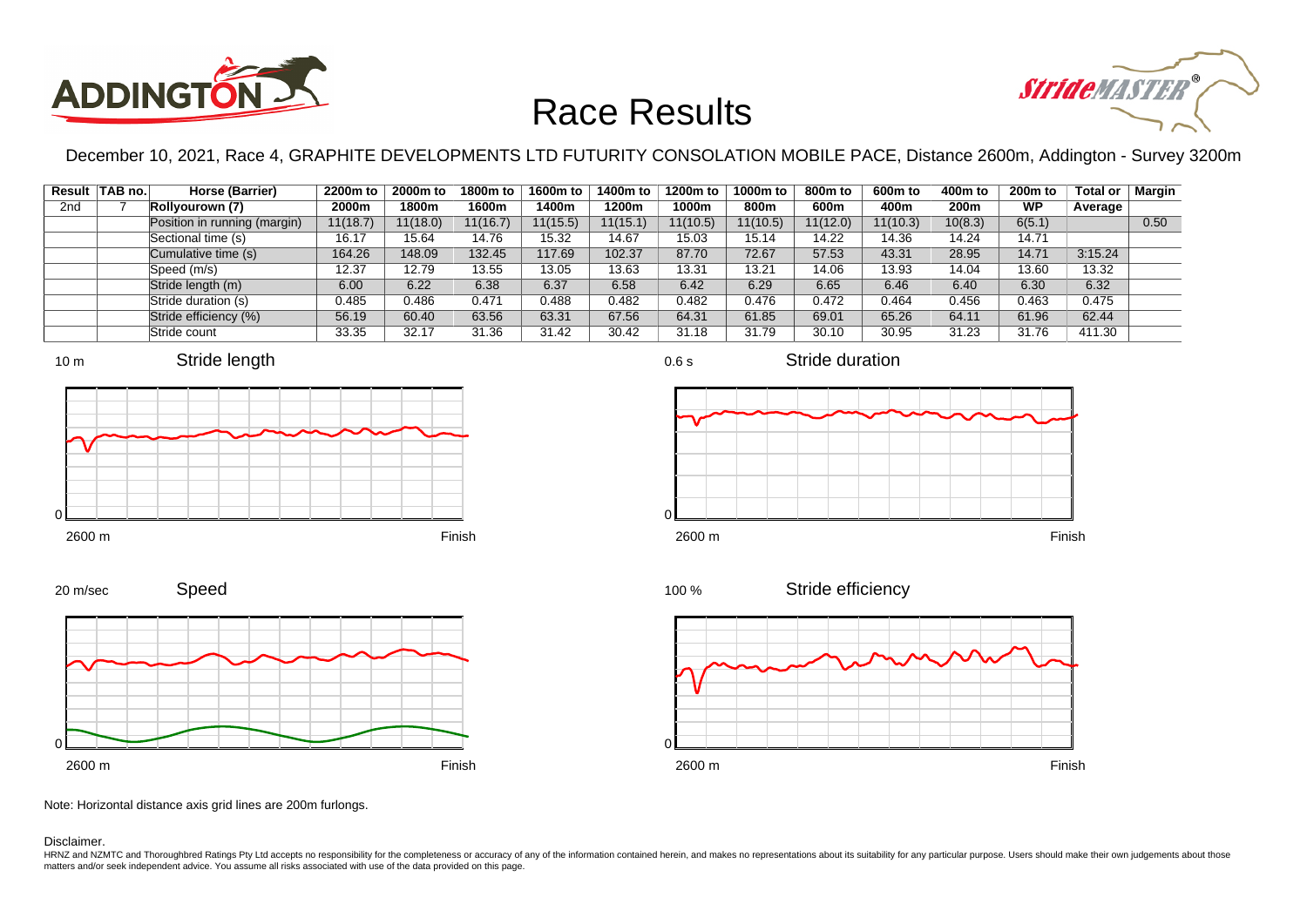



December 10, 2021, Race 4, GRAPHITE DEVELOPMENTS LTD FUTURITY CONSOLATION MOBILE PACE, Distance 2600m, Addington - Survey 3200m

|     | Result TAB no. | Horse (Barrier)              | 2600 to | 2400m to |
|-----|----------------|------------------------------|---------|----------|
| 3rd | 8              | Tiger Taylor (8)             | 2400m   | 2200m    |
|     |                | Position in running (margin) |         | 5(5.5)   |
|     |                | Sectional time (s)           | 14.09   | 14.91    |
|     |                | Cumulative time (s)          | 195.28  | 181.19   |
|     |                | Speed (m/s)                  | 14.19   | 13.41    |
|     |                | Stride length (m)            | 6.20    | 6.03     |
|     |                | Stride duration (s)          | 0.439   | 0.450    |
|     |                | Stride efficiency (%)        | 60.16   | 56.89    |
|     |                | Stride count                 | 32.23   | 33.15    |

Disclaimer.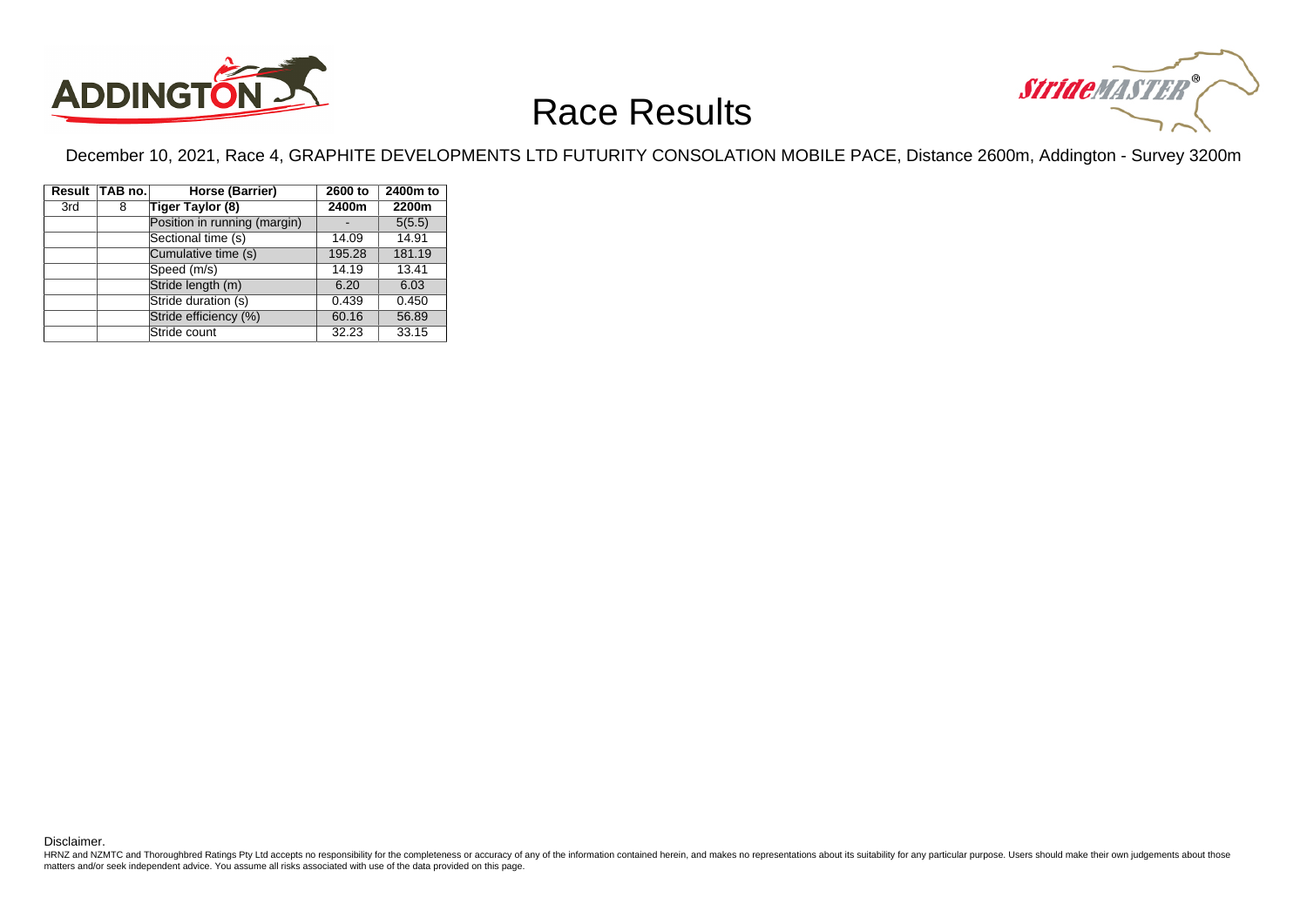



December 10, 2021, Race 4, GRAPHITE DEVELOPMENTS LTD FUTURITY CONSOLATION MOBILE PACE, Distance 2600m, Addington - Survey 3200m

0.6 s

|     | Result   TAB no. | Horse (Barrier)              | 2200m to | 2000m to | 1800m to | 1600m to | 1400m to | 1200m to | 1000m to | 800m to | 600m to | 400m to | 200m to   | <b>Total or</b> | Margin |
|-----|------------------|------------------------------|----------|----------|----------|----------|----------|----------|----------|---------|---------|---------|-----------|-----------------|--------|
| 3rd |                  | Tiger Taylor (8)             | 2000m    | 1800m    | 1600m    | 1400m    | 1200m    | 1000m    | 800m     | 600m    | 400m    | 200m    | <b>WP</b> | Average         |        |
|     |                  | Position in running (margin) | 4(6.5)   | 4(5.7)   | 2(1.5)   | 3(2.9)   | 3(4.0)   | 4(2.4)   | 5(3.7)   | 6(4.1)  | 6(4.8)  | 6(5.5)  | 3(2.7)    |                 | 0.70   |
|     |                  | Sectional time (s)           | 16.16    | 15.17    | 15.18    | 15.58    | 15.17    | 15.24    | 14.96    | 14.62   | 14.80   | 14.31   | 15.09     |                 |        |
|     |                  | Cumulative time (s)          | 166.28   | 150.12   | 134.95   | 119.77   | 104.19   | 89.02    | 73.78    | 58.82   | 44.20   | 29.40   | 15.09     | 3:15.28         |        |
|     |                  | Speed (m/s)                  | 12.38    | 13.18    | 13.18    | 12.84    | 13.18    | 13.12    | 13.37    | 13.68   | 13.51   | 13.98   | 13.25     | 13.31           |        |
|     |                  | Stride length (m)            | 5.74     | 5.99     | 6.05     | 5.91     | 6.06     | 6.00     | 6.03     | 6.35    | 6.12    | 5.92    | 5.91      | 6.02            |        |
|     |                  | Stride duration (s)          | 0.464    | 0.454    | 0.460    | 0.460    | 0.460    | 0.457    | 0.451    | 0.464   | 0.453   | 0.424   | 0.446     | 0.452           |        |
|     |                  | Stride efficiency (%)        | 51.51    | 56.10    | 57.26    | 54.59    | 57.48    | 56.17    | 56.77    | 63.03   | 58.57   | 54.74   | 54.62     | 56.66           |        |
|     |                  | Stride count                 | 34.84    | 33.38    | 33.04    | 33.84    | 32.98    | 33.36    | 33.18    | 31.49   | 32.67   | 33.79   | 33.83     | 431.78          |        |







Stride duration



Speed







Note: Horizontal distance axis grid lines are 200m furlongs.

Disclaimer.

20 m/sec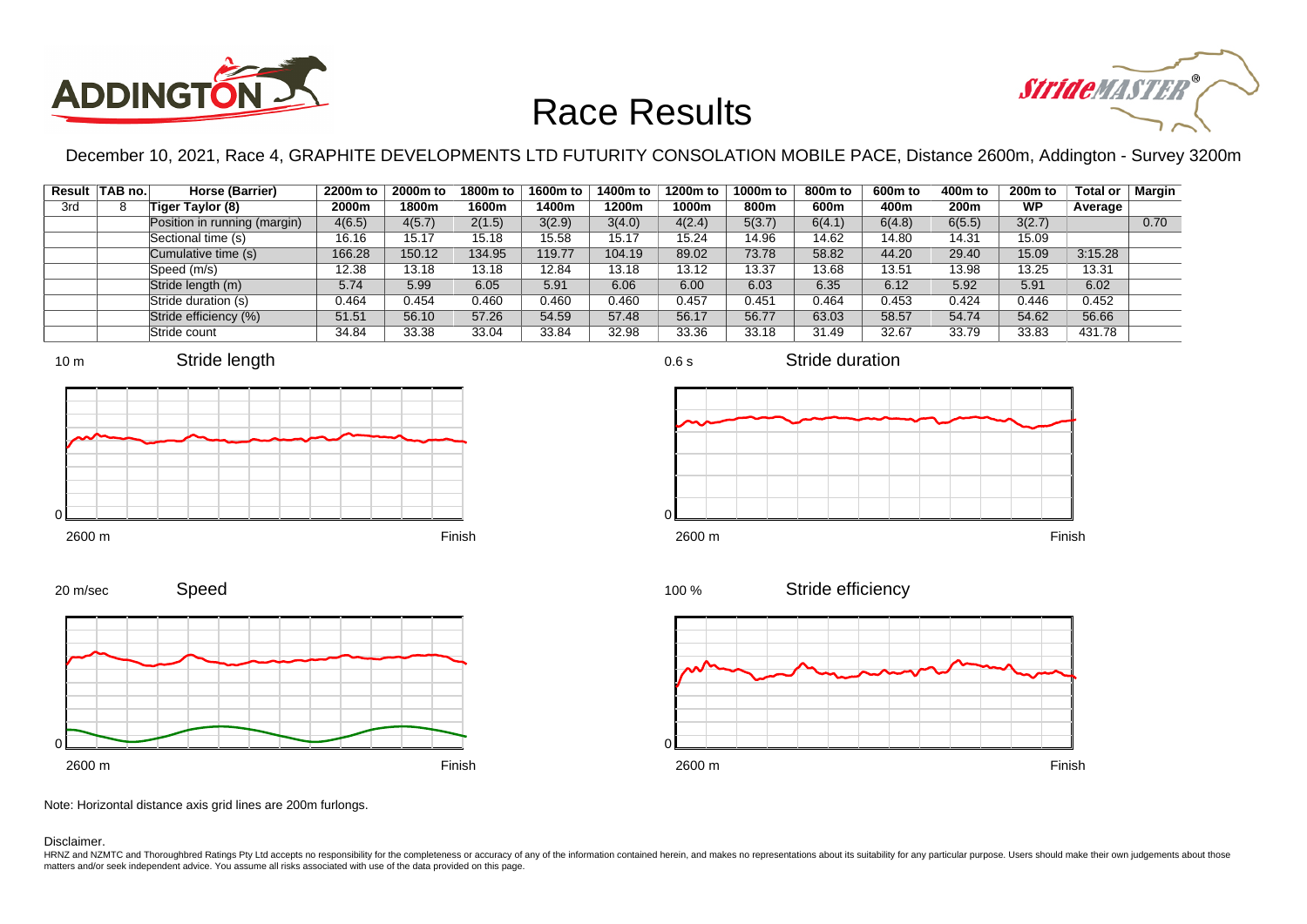



December 10, 2021, Race 4, GRAPHITE DEVELOPMENTS LTD FUTURITY CONSOLATION MOBILE PACE, Distance 2600m, Addington - Survey 3200m

|     | Result TAB no. | Horse (Barrier)              | 2600 to | 2400m to |
|-----|----------------|------------------------------|---------|----------|
| 4th | 2              | Heaven On High (2)           | 2400m   | 2200m    |
|     |                | Position in running (margin) |         | 4(3.6)   |
|     |                | Sectional time (s)           | 14.00   | 14.94    |
|     |                | Cumulative time (s)          | 195.34  | 181.34   |
|     |                | Speed (m/s)                  | 14.28   | 13.39    |
|     |                | Stride length (m)            | 6.48    | 6.48     |
|     |                | Stride duration (s)          | 0.445   | 0.484    |
|     |                | Stride efficiency (%)        | 65.56   | 65.60    |
|     |                | Stride count                 | 30.88   | 30.87    |

Disclaimer.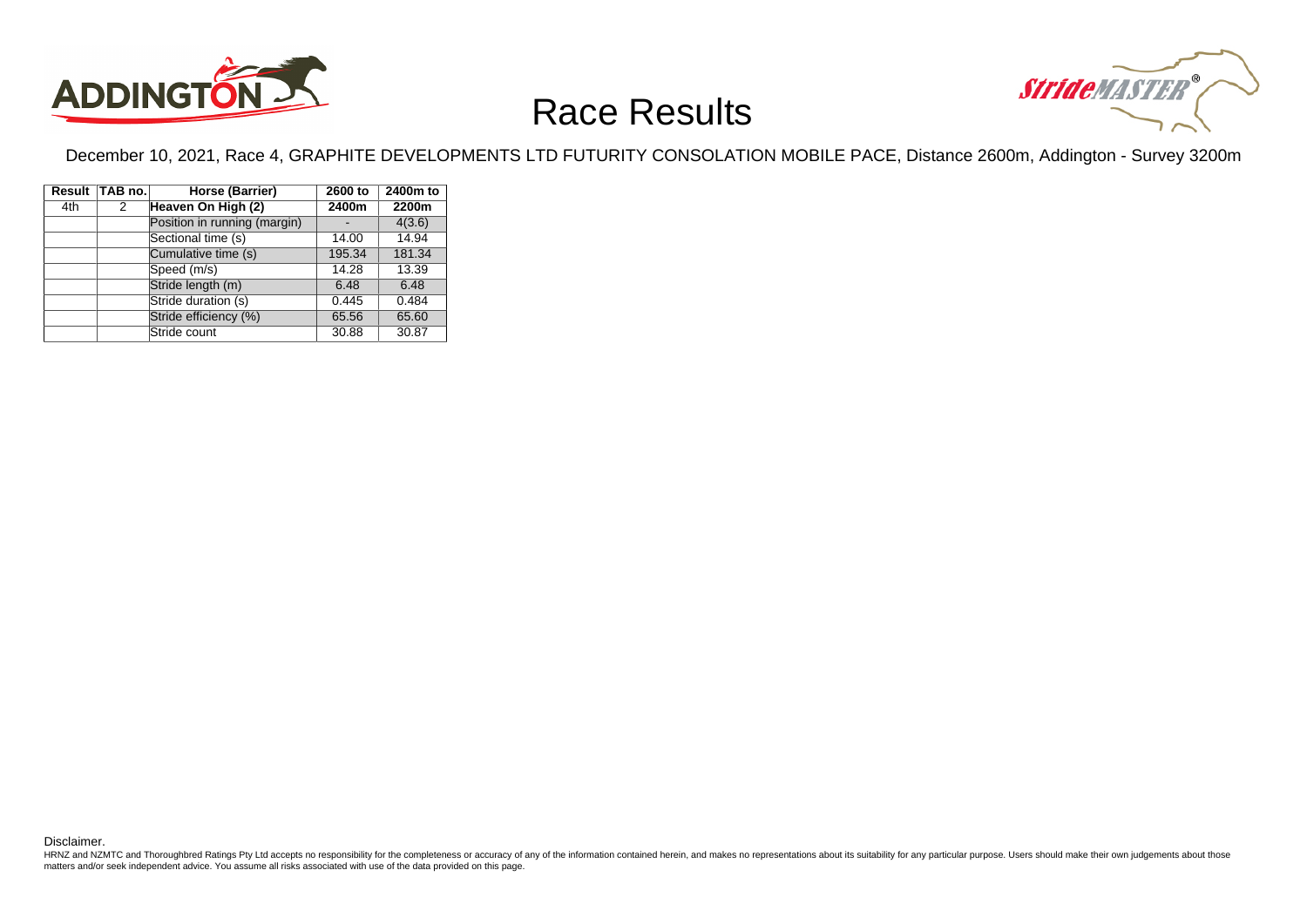



December 10, 2021, Race 4, GRAPHITE DEVELOPMENTS LTD FUTURITY CONSOLATION MOBILE PACE, Distance 2600m, Addington - Survey 3200m

| Result | ∣TAB no.∣ | Horse (Barrier)              | 2200m to | 2000m to | 1800m to | 1600m to | 1400m to | 1200m to | 1000m to | 800 <sub>m</sub> to | 600m to | 400m to | 200 <sub>m</sub> to | Total or | Margin |
|--------|-----------|------------------------------|----------|----------|----------|----------|----------|----------|----------|---------------------|---------|---------|---------------------|----------|--------|
| 4th    |           | Heaven On High (2)           | 2000m    | 1800m    | 1600m    | 1400m    | 1200m    | 1000m    | 800m     | 600m                | 400m    | 200m    | <b>WP</b>           | Average  |        |
|        |           | Position in running (margin) | 3(4.8)   | 3(4.4)   | 4(4.1)   | 4(3.8)   | 4(4.3)   | 5(3.8)   | 6(3.8)   | 5(3.5)              | 5(3.7)  | 4(3.5)  | 4(3.8)              |          | 1.00   |
|        |           | Sectional time (s)           | 16.21    | 15.82    | 14.90    | 15.49    | 15.34    | 15.02    | 14.86    | 14.52               | 14.66   | 14.83   | 14.75               |          |        |
|        |           | Cumulative time (s)          | 166.40   | 150.19   | 134.37   | 119.47   | 103.98   | 88.64    | 73.62    | 58.76               | 44.24   | 29.58   | 14.75               | 3:15.34  |        |
|        |           | Speed (m/s)                  | 12.34    | 12.64    | 13.42    | 12.91    | 13.04    | 13.32    | 13.46    | 13.77               | 13.64   | 13.49   | 13.56               | 13.31    |        |
|        |           | Stride length (m)            | 6.09     | 6.11     | 6.40     | 6.26     | 6.37     | 6.43     | 6.45     | 6.64                | 6.50    | 6.36    | 6.21                | 6.36     |        |
|        |           | Stride duration (s)          | 0.494    | 0.484    | 0.477    | 0.485    | 0.488    | 0.483    | 0.479    | 0.482               | 0.476   | 0.471   | 0.458               | 0.478    |        |
|        |           | Stride efficiency (%)        | 58.03    | 58.42    | 64.07    | 61.30    | 63.33    | 64.63    | 65.02    | 68.94               | 65.96   | 63.18   | 60.25               | 63.30    |        |
|        |           | Stride count                 | 32.82    | 32.71    | 31.23    | 31.93    | 31.42    | 31.10    | 31.00    | 30.11               | 30.78   | 31.45   | 32.21               | 408.51   |        |



















Note: Horizontal distance axis grid lines are 200m furlongs.

Disclaimer.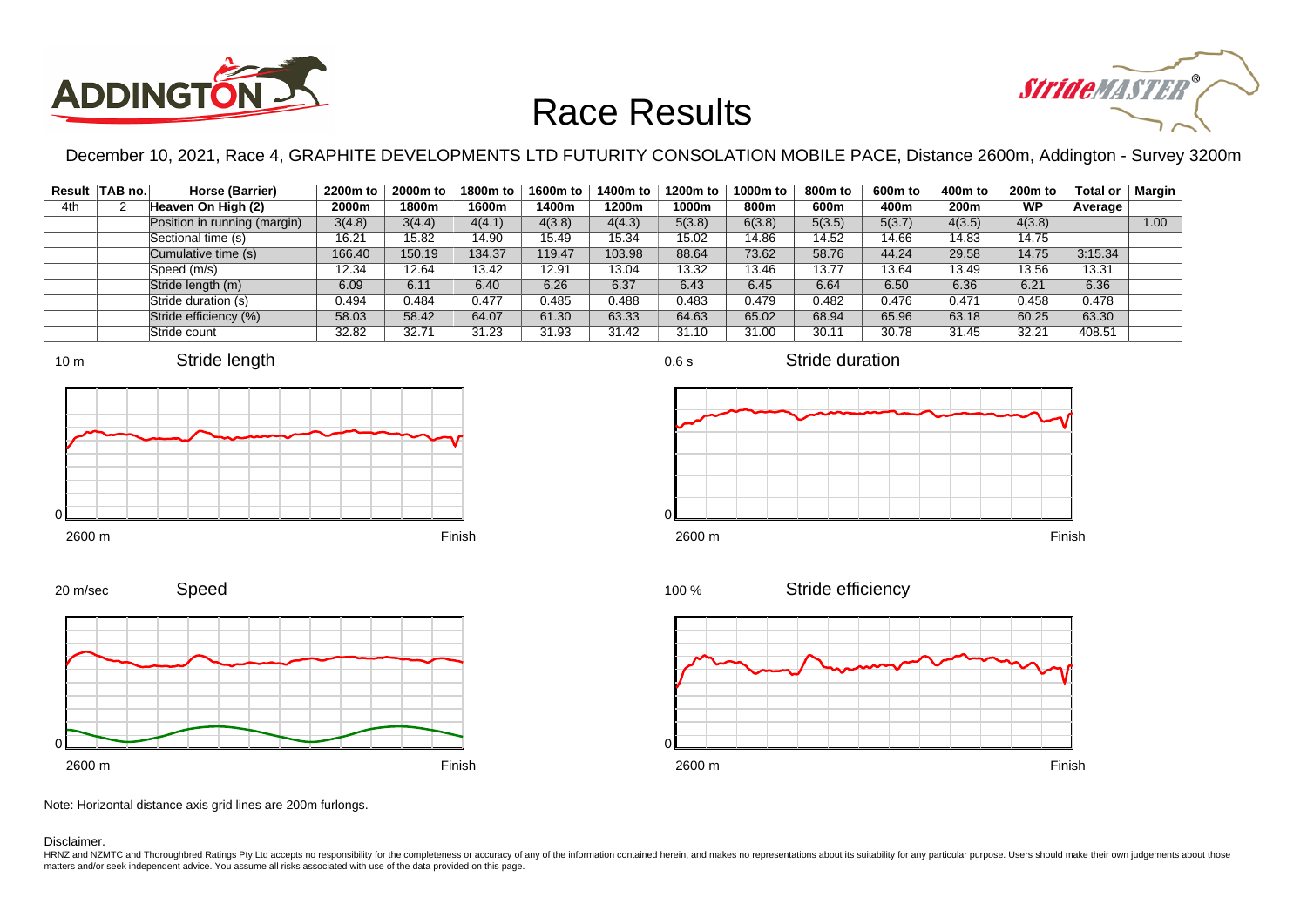



December 10, 2021, Race 4, GRAPHITE DEVELOPMENTS LTD FUTURITY CONSOLATION MOBILE PACE, Distance 2600m, Addington - Survey 3200m

|     | Result TAB no. | Horse (Barrier)              | 2600 to | 2400m to |
|-----|----------------|------------------------------|---------|----------|
| 5th | 3              | Nikki Noto (3)               | 2400m   | 2200m    |
|     |                | Position in running (margin) |         | 6(5.6)   |
|     |                | Sectional time (s)           | 14.12   | 15.49    |
|     |                | Cumulative time (s)          | 195.39  | 181.27   |
|     |                | Speed (m/s)                  | 14.16   | 12.91    |
|     |                | Stride length (m)            | 6.14    | 6.00     |
|     |                | Stride duration (s)          | 0.434   | 0.465    |
|     |                | Stride efficiency (%)        | 58.96   | 56.31    |
|     |                | Stride count                 | 32.56   | 33.32    |

Disclaimer.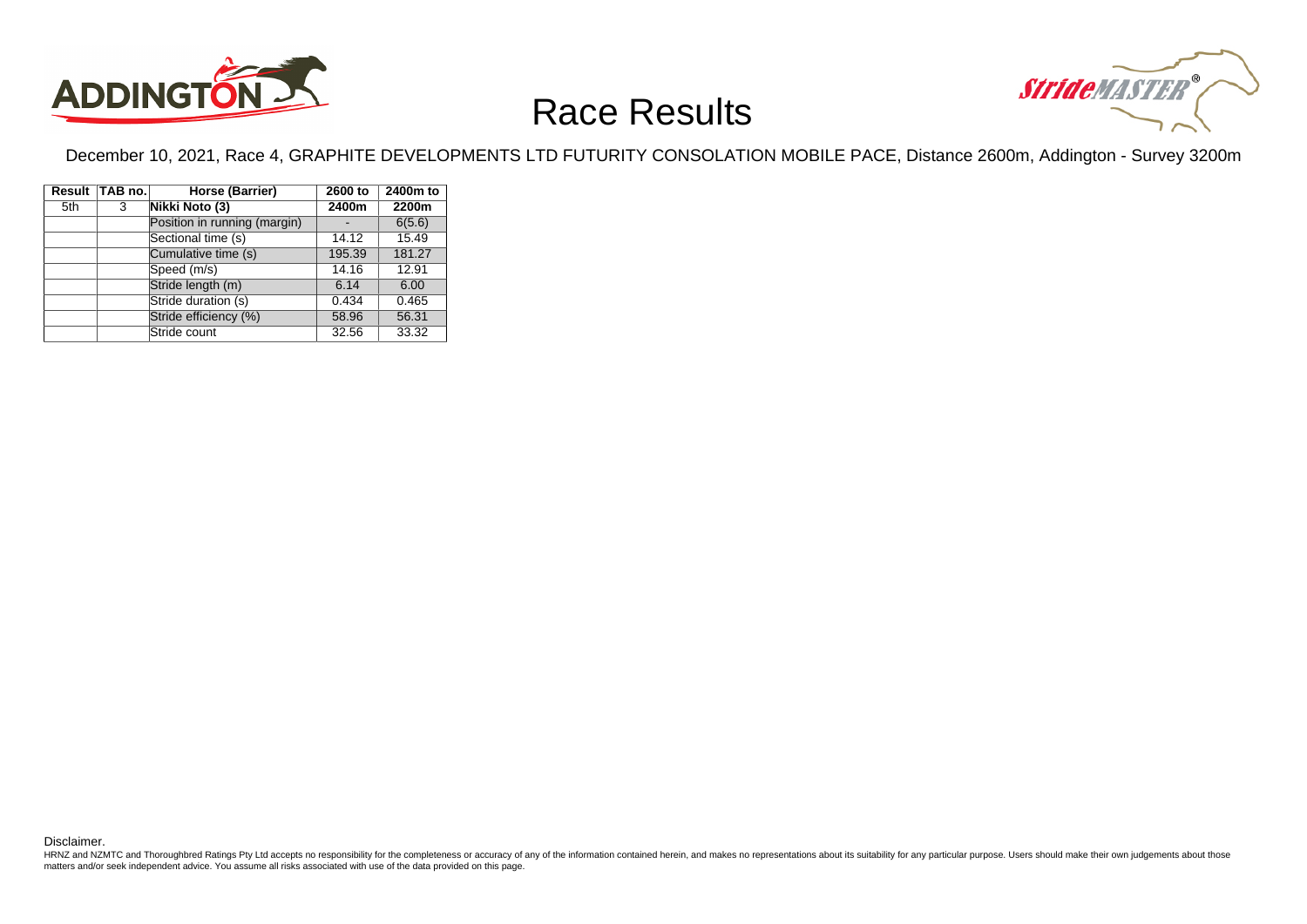



December 10, 2021, Race 4, GRAPHITE DEVELOPMENTS LTD FUTURITY CONSOLATION MOBILE PACE, Distance 2600m, Addington - Survey 3200m

|     | Result TAB no. | Horse (Barrier)              | 2200m to | 2000m to | 1800m to | 1600m to | 1400m to | 1200m to | 1000m to | 800m to | 600m to | 400m to | 200m to   | <b>Total or</b> | <b>Margin</b> |
|-----|----------------|------------------------------|----------|----------|----------|----------|----------|----------|----------|---------|---------|---------|-----------|-----------------|---------------|
| 5th |                | Nikki Noto (3)               | 2000m    | 1800m    | 1600m    | 1400m    | 1200m    | 1000m    | 800m     | 600m    | 400m    | 200m    | <b>WP</b> | Average         |               |
|     |                | Position in running (margin) | 7(10.1)  | 7(9.3)   | 7(7.0)   | 7(6.3)   | 7(7.2)   | 9(6.0)   | 9(6.8)   | 9(8.3)  | 8(6.7)  | 7(5.6)  | 7(5.5)    |                 | 1.30          |
|     |                | Sectional time (s)           | 16.15    | 15.48    | 14.85    | 15.54    | 15.23    | 15.15    | 15.15    | 14.23   | 14.51   | 14.78   | 14.71     |                 |               |
|     |                | Cumulative time (s)          | 165.78   | 149.63   | 134.15   | 119.30   | 103.76   | 88.53    | 73.38    | 58.23   | 44.00   | 29.49   | 14.71     | 3:15.39         |               |
|     |                | Speed (m/s)                  | 12.38    | 12.92    | 13.47    | 12.87    | 13.13    | 13.20    | 13.20    | 14.05   | 13.78   | 13.53   | 13.60     | 13.31           |               |
|     |                | Stride length (m)            | 5.84     | 6.04     | 6.17     | 6.04     | 6.10     | 6.14     | 6.05     | 6.33    | 6.25    | 6.12    | 6.09      | 6.10            |               |
|     |                | Stride duration (s)          | 0.472    | 0.467    | 0.458    | 0.470    | 0.465    | 0.465    | 0.458    | 0.450   | 0.453   | 0.452   | 0.448     | 0.458           |               |
|     |                | Stride efficiency (%)        | 53.30    | 56.97    | 59.49    | 57.08    | 58.16    | 58.98    | 57.14    | 62.60   | 61.05   | 58.54   | 57.91     | 58.13           |               |
|     |                | Stride count                 | 34.25    | 33.12    | 32.42    | 33.09    | 32.78    | 32.55    | 33.07    | 31.60   | 32.00   | 32.68   | 32.85     | 426.29          |               |







0.6 s

Stride duration



Stride efficiency 100 %



Speed 20 m/sec



Note: Horizontal distance axis grid lines are 200m furlongs.

Disclaimer.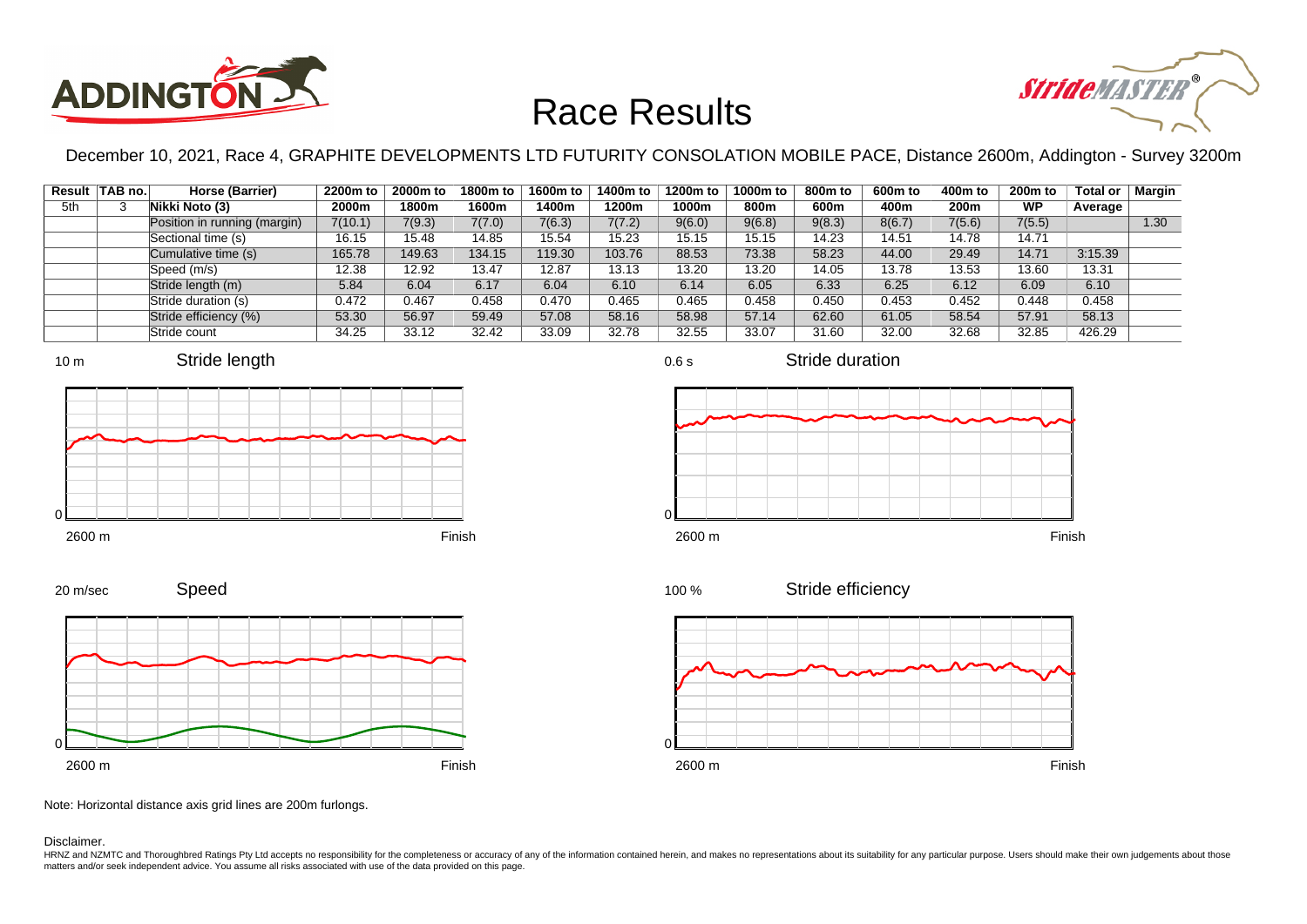



December 10, 2021, Race 4, GRAPHITE DEVELOPMENTS LTD FUTURITY CONSOLATION MOBILE PACE, Distance 2600m, Addington - Survey 3200m

|     | Result TAB no. | Horse (Barrier)              | 2600 to | 2400m to |
|-----|----------------|------------------------------|---------|----------|
| 6th | 6              | <b>Franco Cornel (6)</b>     | 2400m   | 2200m    |
|     |                | Position in running (margin) |         | 1(0.0)   |
|     |                | Sectional time (s)           | 13.30   | 14.75    |
|     |                | Cumulative time (s)          | 195.54  | 182.24   |
|     |                | Speed (m/s)                  | 15.04   | 13.56    |
|     |                | Stride length (m)            | 6.06    | 6.17     |
|     |                | Stride duration (s)          | 0.403   | 0.455    |
|     |                | Stride efficiency (%)        | 57.36   | 59.45    |
|     |                | Stride count                 | 33.01   | 32.43    |

Disclaimer.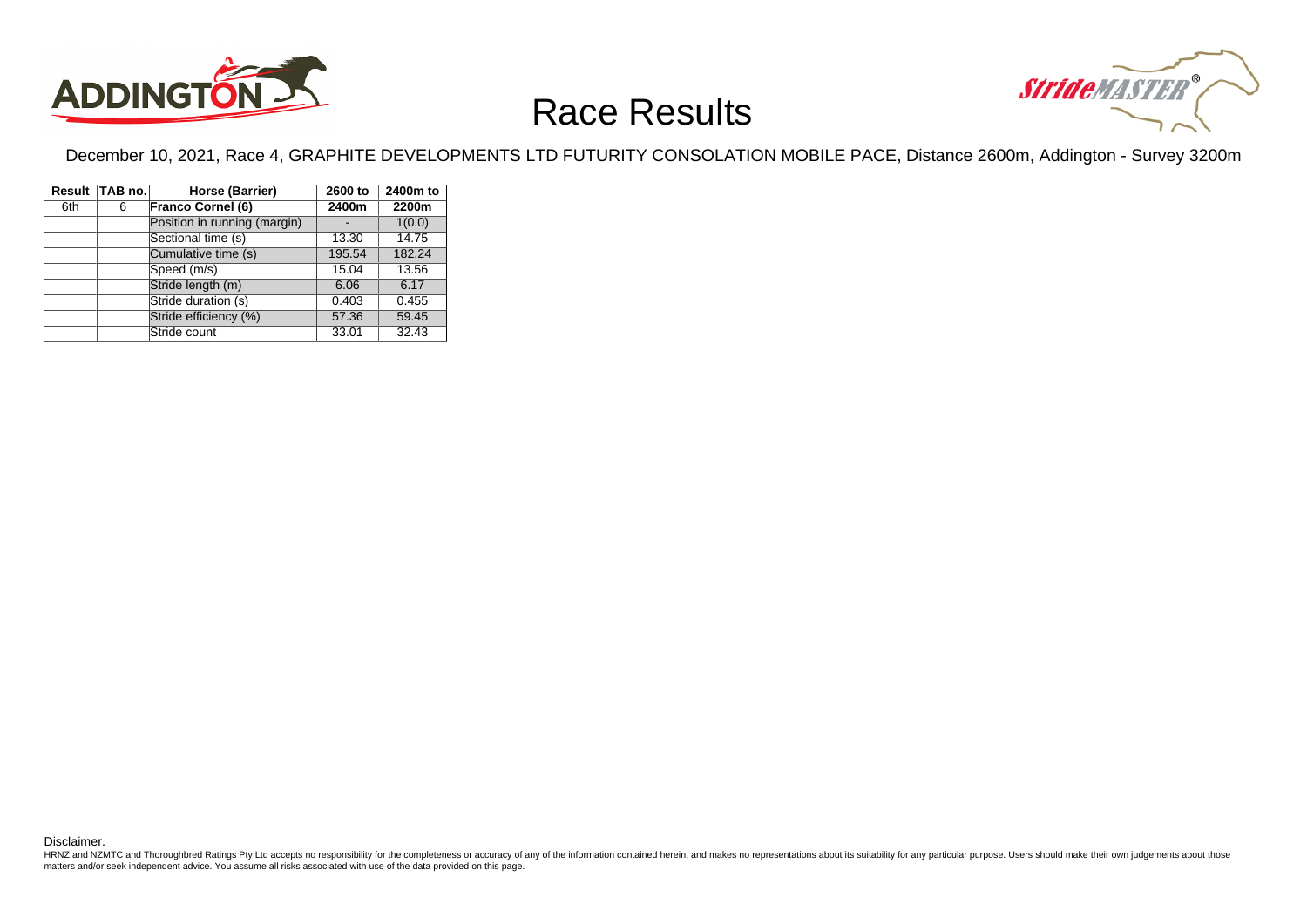



December 10, 2021, Race 4, GRAPHITE DEVELOPMENTS LTD FUTURITY CONSOLATION MOBILE PACE, Distance 2600m, Addington - Survey 3200m

|     | Result   TAB no. | Horse (Barrier)              | 2200m to | 2000m to | 1800m to | 1600m to | 1400m to | 1200m to | 1000m to | 800m to | 600m to | 400m to | 200 <sub>m</sub> to | Total or | Margin |
|-----|------------------|------------------------------|----------|----------|----------|----------|----------|----------|----------|---------|---------|---------|---------------------|----------|--------|
| 6th |                  | <b>Franco Cornel (6)</b>     | 2000m    | 1800m    | 1600m    | 1400m    | 1200m    | 1000m    | 800m     | 600m    | 400m    | 200m    | <b>WP</b>           | Average  |        |
|     |                  | Position in running (margin) | 1(0.0)   | 1(0.0)   | 1(0.0)   | 1(0.0)   | 1(0.0)   | 1(0.0)   | 1(0.0)   | 1(0.0)  | 1(0.0)  | 1(0.0)  | 1(0.0)              |          | 2.20   |
|     |                  | Sectional time (s)           | 16.29    | 15.86    | 14.96    | 15.39    | 15.44    | 15.02    | 14.90    | 14.49   | 14.69   | 14.78   | 15.67               |          |        |
|     |                  | Cumulative time (s)          | 167.49   | 151.20   | 135.34   | 120.38   | 104.99   | 89.55    | 74.53    | 59.63   | 45.14   | 30.45   | 15.67               | 3:15.54  |        |
|     |                  | Speed (m/s)                  | 12.28    | 12.61    | 13.37    | 13.00    | 12.95    | 13.32    | 13.42    | 13.80   | 13.61   | 13.53   | 12.76               | 13.30    |        |
|     |                  | Stride length (m)            | 5.65     | 5.71     | 6.06     | 5.92     | 5.98     | 6.07     | 6.04     | 6.24    | 6.04    | 5.90    | 5.71                | 5.96     |        |
|     |                  | Stride duration (s)          | 0.460    | 0.453    | 0.453    | 0.456    | 0.462    | 0.456    | 0.450    | 0.452   | 0.444   | 0.436   | 0.447               | 0.448    |        |
|     |                  | Stride efficiency (%)        | 49.85    | 50.90    | 57.31    | 54.84    | 55.95    | 57.59    | 57.04    | 60.89   | 57.10   | 54.37   | 50.87               | 55.51    |        |
|     |                  | Stride count                 | 35.41    | 35.04    | 33.03    | 33.76    | 33.42    | 32.95    | 33.10    | 32.04   | 33.09   | 33.91   | 35.05               | 436.24   |        |











Stride duration



Stride efficiency 100 %



Note: Horizontal distance axis grid lines are 200m furlongs.

#### Disclaimer.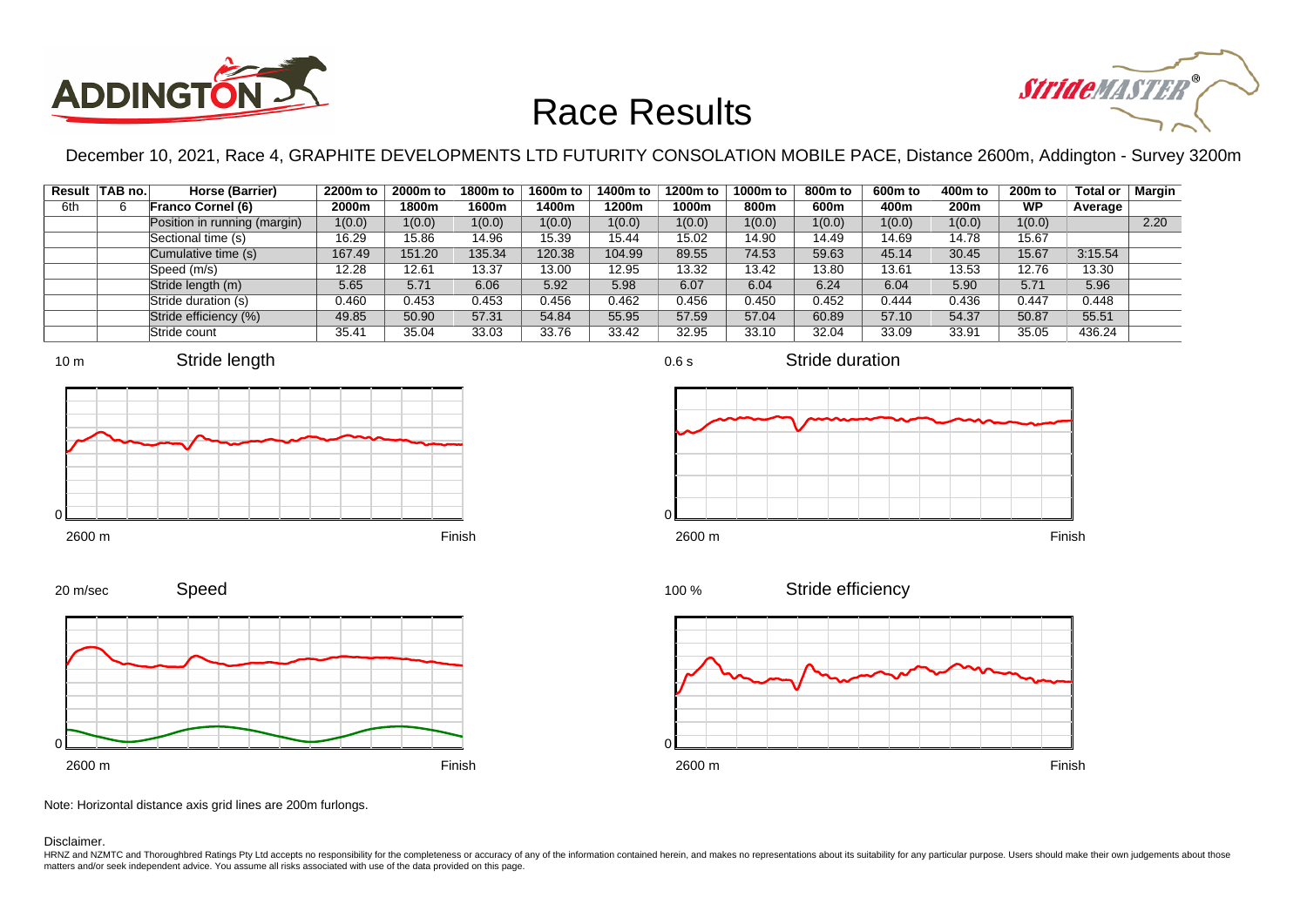



December 10, 2021, Race 4, GRAPHITE DEVELOPMENTS LTD FUTURITY CONSOLATION MOBILE PACE, Distance 2600m, Addington - Survey 3200m

|     | Result TAB no. | Horse (Barrier)              | 2600 to | 2400m to |
|-----|----------------|------------------------------|---------|----------|
| 7th |                | Opawa Louie (1)              | 2400m   | 2200m    |
|     |                | Position in running (margin) |         | 7(5.7)   |
|     |                | Sectional time (s)           | 14.17   | 14.93    |
|     |                | Cumulative time (s)          | 196.49  | 182.32   |
|     |                | Speed (m/s)                  | 14.11   | 13.40    |
|     |                | Stride length (m)            | 6.35    | 6.33     |
|     |                | Stride duration (s)          | 0.447   | 0.473    |
|     |                | Stride efficiency (%)        | 62.94   | 62.66    |
|     |                | Stride count                 | 31.51   | 31.58    |

Disclaimer.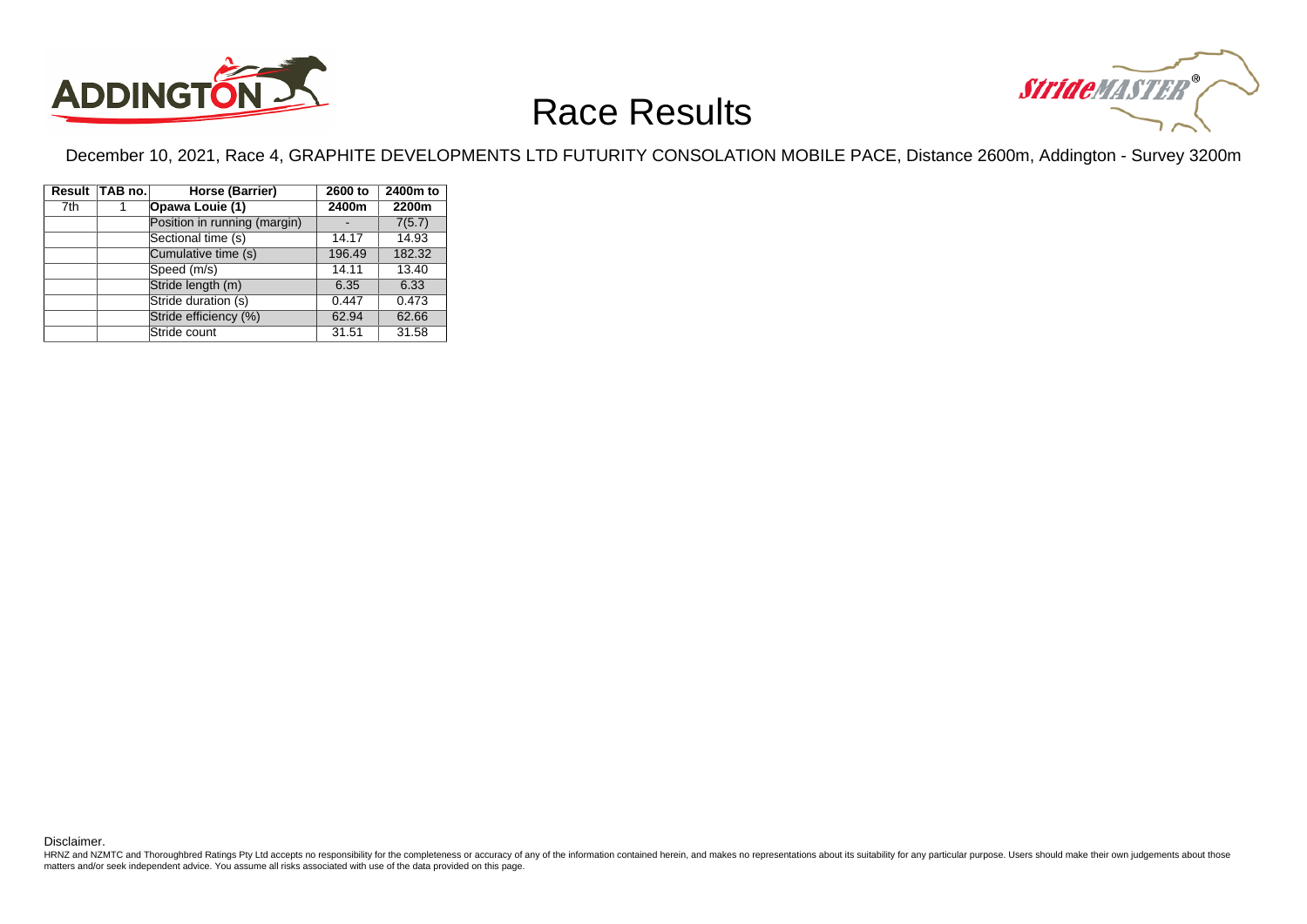



December 10, 2021, Race 4, GRAPHITE DEVELOPMENTS LTD FUTURITY CONSOLATION MOBILE PACE, Distance 2600m, Addington - Survey 3200m

|     | Result TAB no. | Horse (Barrier)              | 2200m to | 2000m to | 1800m to | 1600m to | 1400m to | 1200m to | 1000m to | 800 <sub>m</sub> to | 600 <sub>m</sub> to | 400m to | 200 <sub>m</sub> to | <b>Total or</b> | Margin |
|-----|----------------|------------------------------|----------|----------|----------|----------|----------|----------|----------|---------------------|---------------------|---------|---------------------|-----------------|--------|
| 7th |                | Opawa Louie (1)              | 2000m    | 1800m    | 1600m    | 1400m    | 1200m    | 1000m    | 800m     | 600m                | 400m                | 200m    | <b>WP</b>           | Average         |        |
|     |                | Position in running (margin) | 5(6.8)   | 5(6.8)   | 6(6.9)   | 6(5.8)   | 6(5.9)   | 8(5.6)   | 8(5.8)   | 7(5.5)              | 7(6.5)              | 9(7.7)  | 10(6.6)             |                 | 7.40   |
|     |                | Sectional time (s)           | 16.28    | 15.88    | 14.78    | 15.40    | 15.39    | 15.07    | 14.85    | 14.65               | 14.89               | 14.60   | 15.60               |                 |        |
|     |                | Cumulative time (s)          | 167.39   | 151.11   | 135.23   | 120.45   | 105.05   | 89.66    | 74.59    | 59.74               | 45.09               | 30.20   | 15.60               | 3:16.49         |        |
|     |                | Speed (m/s)                  | 12.29    | 12.59    | 13.53    | 12.99    | 13.00    | 13.27    | 13.47    | 13.65               | 13.43               | 13.70   | 12.82               | 13.23           |        |
|     |                | Stride length (m)            | 5.97     | 6.07     | 6.41     | 6.38     | 6.42     | 6.46     | 6.48     | 6.62                | 6.38                | 6.53    | 6.34                | 6.36            |        |
|     |                | Stride duration (s)          | 0.486    | 0.482    | 0.474    | 0.491    | 0.494    | 0.486    | 0.481    | 0.485               | 0.475               | 0.476   | 0.495               | 0.481           |        |
|     |                | Stride efficiency (%)        | 55.65    | 57.57    | 64.27    | 63.55    | 64.36    | 65.13    | 65.56    | 68.54               | 63.61               | 66.56   | 62.89               | 63.20           |        |
|     |                | Stride count                 | 33.51    | 32.95    | 31.19    | 31.36    | 31.16    | 30.98    | 30.88    | 30.20               | 31.35               | 30.64   | 31.53               | 408.84          |        |







Stride duration

Stride efficiency 100 %



Speed 20 m/sec



Note: Horizontal distance axis grid lines are 200m furlongs.

Disclaimer.

HRNZ and NZMTC and Thoroughbred Ratings Pty Ltd accepts no responsibility for the completeness or accuracy of any of the information contained herein, and makes no representations about its suitability for any particular p matters and/or seek independent advice. You assume all risks associated with use of the data provided on this page.

0.6 s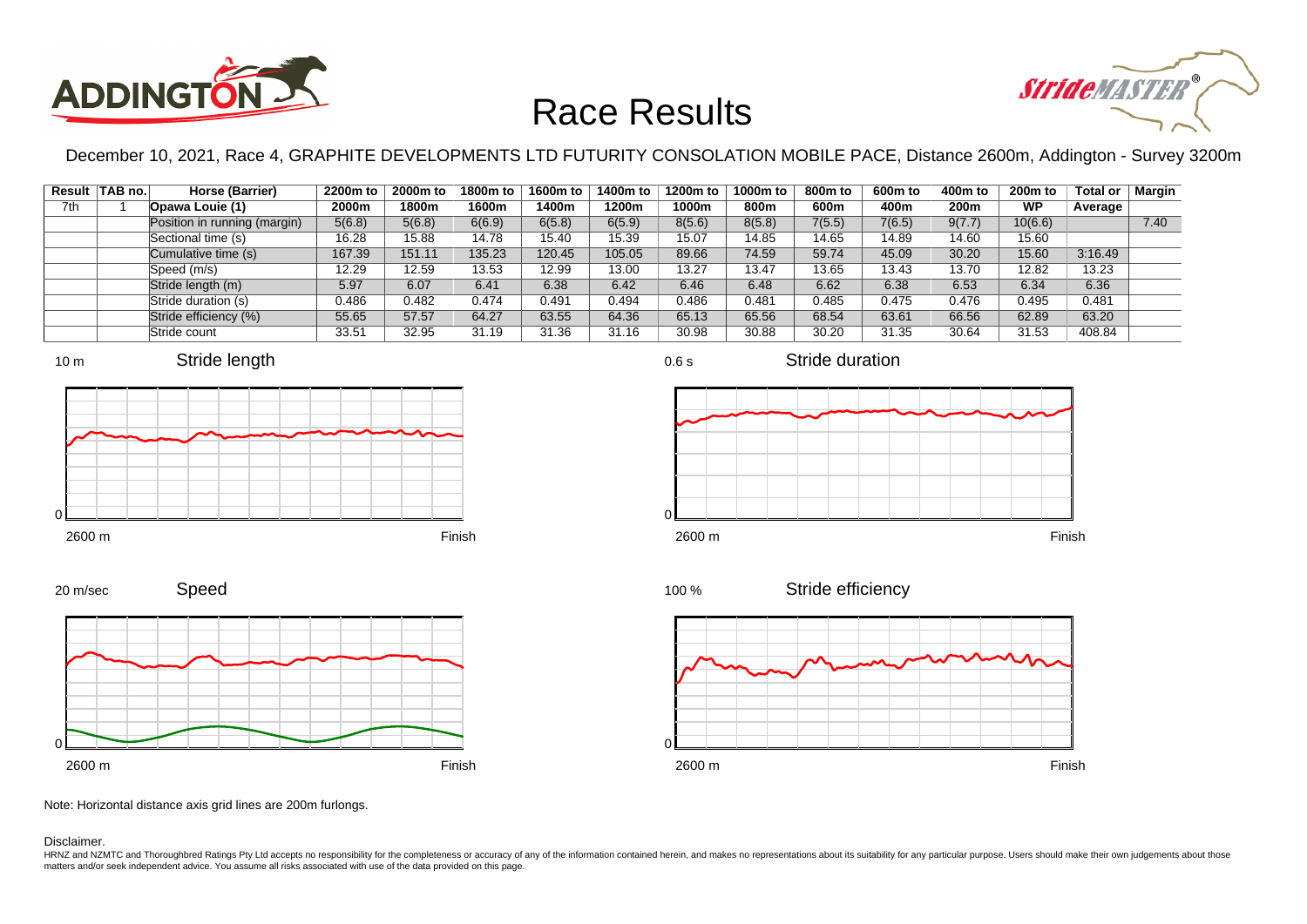



December 10, 2021, Race 4, GRAPHITE DEVELOPMENTS LTD FUTURITY CONSOLATION MOBILE PACE, Distance 2600m, Addington - Survey 3200m

|     | Result TAB no. | Horse (Barrier)              | 2600 to | 2400m to |
|-----|----------------|------------------------------|---------|----------|
| 8th | 10             | Eyecon (10)                  | 2400m   | 2200m    |
|     |                | Position in running (margin) |         | 9(9.4)   |
|     |                | Sectional time (s)           | 14.96   | 15.56    |
|     |                | Cumulative time (s)          | 196.55  | 181.59   |
|     |                | Speed (m/s)                  | 13.37   | 12.85    |
|     |                | Stride length (m)            | 6.08    | 6.00     |
|     |                | Stride duration (s)          | 0.435   | 0.467    |
|     |                | Stride efficiency (%)        | 57.85   | 56.24    |
|     |                | Stride count                 | 32.87   | 33.34    |

Disclaimer.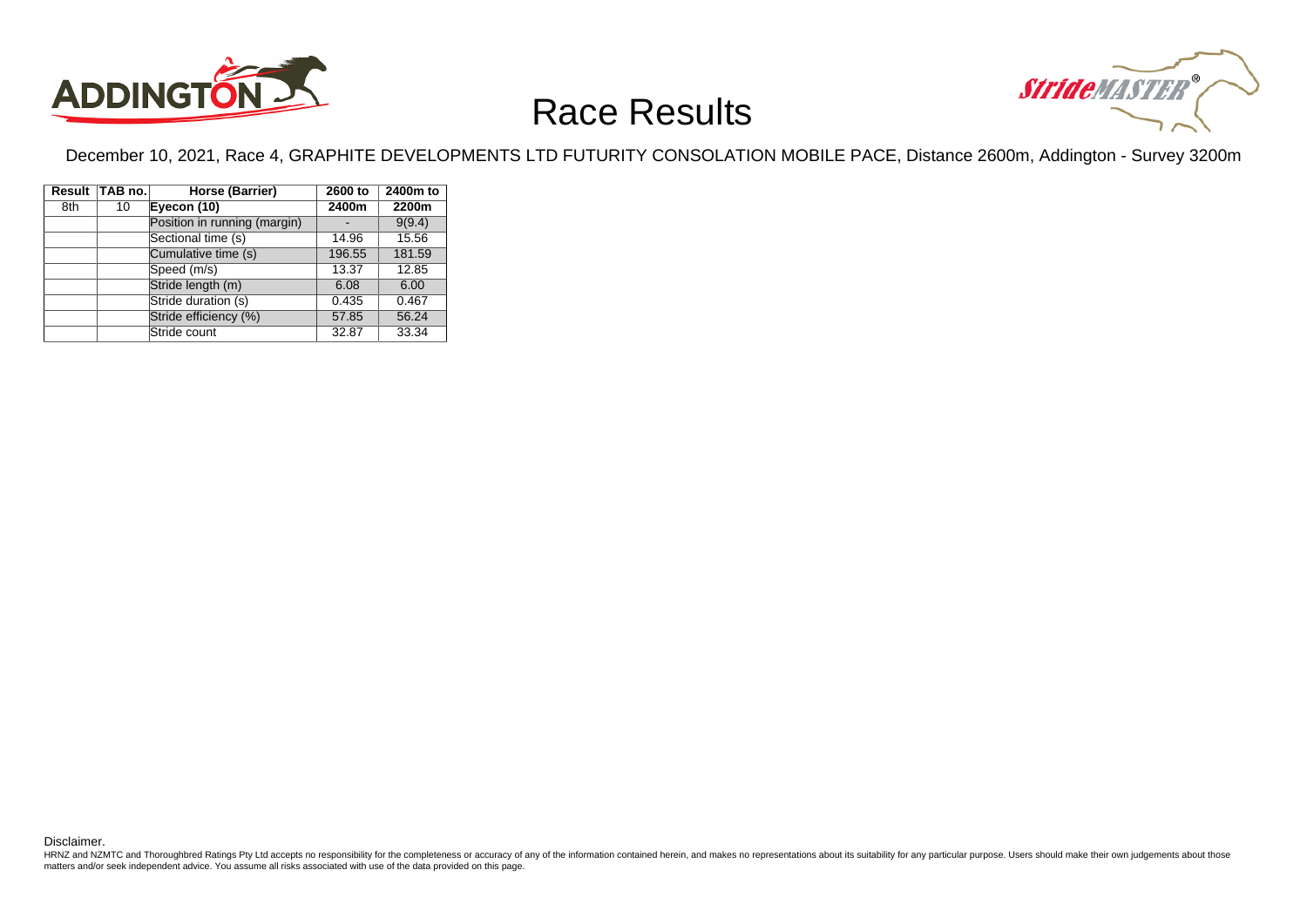



December 10, 2021, Race 4, GRAPHITE DEVELOPMENTS LTD FUTURITY CONSOLATION MOBILE PACE, Distance 2600m, Addington - Survey 3200m

|     | Result   TAB no. | Horse (Barrier)              | 2200m to | 2000m to | 1800m to | 1600m to | 1400m to | 1200m to | 1000m to | 800m to | 600m to | 400m to | 200 <sub>m</sub> to | <b>Total or</b> | <b>Margin</b> |
|-----|------------------|------------------------------|----------|----------|----------|----------|----------|----------|----------|---------|---------|---------|---------------------|-----------------|---------------|
| 8th | 10               | Evecon (10)                  | 2000m    | 1800m    | 1600m    | 1400m    | 1200m    | 1000m    | 800m     | 600m    | 400m    | 200m    | <b>WP</b>           | Average         |               |
|     |                  | Position in running (margin) | 9(14.3)  | 9(13.4)  | 9(11.6)  | 9(10.4)  | 9(10.9)  | 7(4.5)   | 4(2.5)   | 2(0.4)  | 2(1.1)  | 3(2.0)  | 5(4.3)              |                 | 7.70          |
|     |                  | Sectional time (s)           | 16.14    | 15.56    | 14.76    | 15.48    | 14.37    | 14.69    | 14.54    | 14.61   | 14.84   | 15.16   | 15.88               |                 |               |
|     |                  | Cumulative time (s)          | 166.03   | 149.89   | 134.33   | 119.57   | 104.09   | 89.72    | 75.03    | 60.49   | 45.88   | 31.04   | 15.88               | 3:16.55         |               |
|     |                  | Speed (m/s)                  | 12.39    | 12.85    | 13.55    | 12.92    | 13.92    | 13.61    | 13.76    | 13.69   | 13.48   | 13.19   | 12.59               | 13.23           |               |
|     |                  | Stride length (m)            | 5.74     | 5.90     | 6.04     | 5.96     | 6.06     | 5.99     | 5.98     | 6.10    | 5.87    | 5.79    | 5.66                | 5.93            |               |
|     |                  | Stride duration (s)          | 0.463    | 0.459    | 0.446    | 0.461    | 0.436    | 0.440    | 0.435    | 0.446   | 0.436   | 0.439   | 0.450               | 0.449           |               |
|     |                  | Stride efficiency (%)        | 51.44    | 54.47    | 57.01    | 55.50    | 57.42    | 56.10    | 55.88    | 58.22   | 53.88   | 52.41   | 50.11               | 55.04           |               |
|     |                  | Stride count                 | 34.86    | 33.88    | 33.11    | 33.56    | 32.99    | 33.38    | 33.44    | 32.77   | 34.06   | 34.53   | 35.32               | 438.11          |               |









Stride efficiency 100 %



Speed 20 m/sec



Note: Horizontal distance axis grid lines are 200m furlongs.

Disclaimer.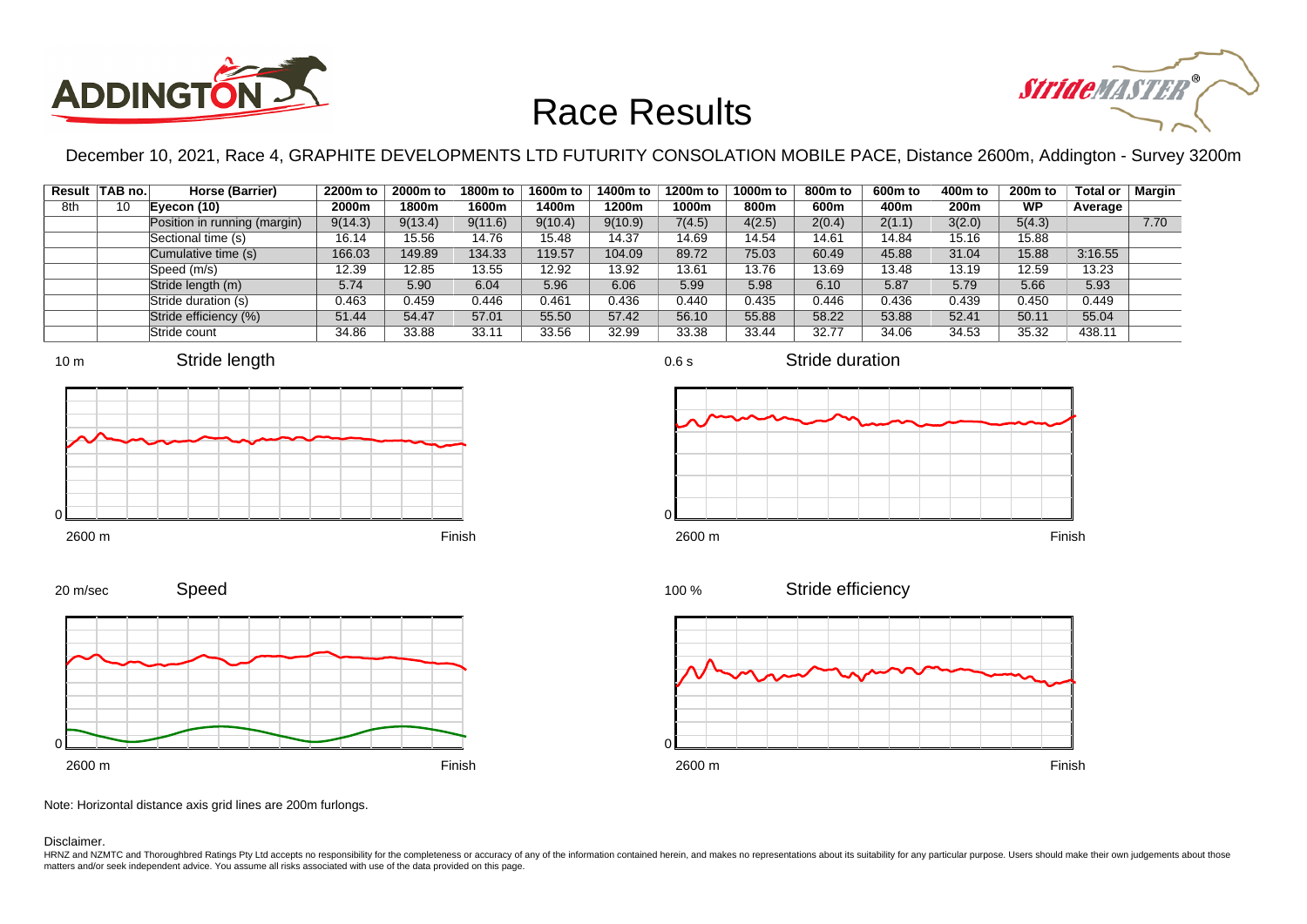



December 10, 2021, Race 4, GRAPHITE DEVELOPMENTS LTD FUTURITY CONSOLATION MOBILE PACE, Distance 2600m, Addington - Survey 3200m

|     | Result TAB no. | Horse (Barrier)              | 2600 to | 2400m to |
|-----|----------------|------------------------------|---------|----------|
| 9th | 9              | Riverman Sam (9)             | 2400m   | 2200m    |
|     |                | Position in running (margin) |         | 10(10.9) |
|     |                | Sectional time (s)           | 14.96   | 15.81    |
|     |                | Cumulative time (s)          | 197.47  | 182.51   |
|     |                | Speed (m/s)                  | 13.37   | 12.65    |
|     |                | Stride length (m)            | 6.29    | 6.15     |
|     |                | Stride duration (s)          | 0.473   | 0.486    |
|     |                | Stride efficiency (%)        | 61.88   | 59.04    |
|     |                | Stride count                 | 31.78   | 32.54    |

Disclaimer.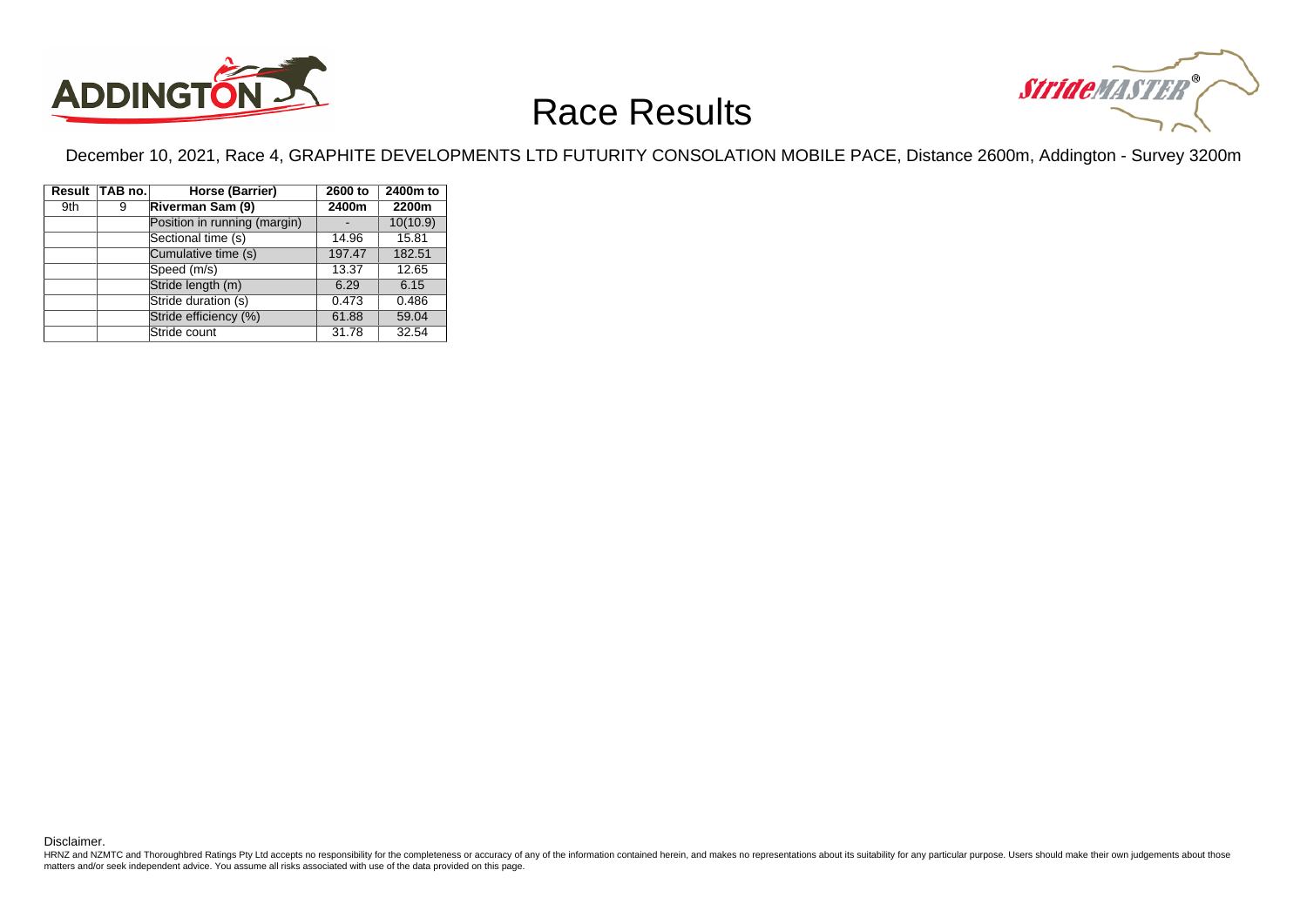



December 10, 2021, Race 4, GRAPHITE DEVELOPMENTS LTD FUTURITY CONSOLATION MOBILE PACE, Distance 2600m, Addington - Survey 3200m

|     | Result TAB no. | Horse (Barrier)              | 2200m to | 2000m to | 1800m to | 1600m to | 1400m to | 1200m to | 1000m to | 800m to  | 600m to | 400m to | 200 <sub>m</sub> to | Total or | Margin |
|-----|----------------|------------------------------|----------|----------|----------|----------|----------|----------|----------|----------|---------|---------|---------------------|----------|--------|
| 9th |                | Riverman Sam (9)             | 2000m    | 1800m    | 1600m    | 1400m    | 1200m    | 1000m    | 800m     | 600m     | 400m    | 200m    | <b>WP</b>           | Average  |        |
|     |                | Position in running (margin) | 10(17.2) | 10(16.5) | 10(14.9) | 10(13.8) | 10(13.4) | 10(8.6)  | 10(8.8)  | 10(10.4) | 9(8.3)  | 8(7.0)  | 8(6.3)              |          | 12.90  |
|     |                | Sectional time (s)           | 16.16    | 15.59    | 14.78    | 15.32    | 14.63    | 15.06    | 15.16    | 14.14    | 14.48   | 14.66   | 16.72               |          |        |
|     |                | Cumulative time (s)          | 166.70   | 150.54   | 134.95   | 120.17   | 104.85   | 90.22    | 75.16    | 60.00    | 45.86   | 31.38   | 16.72               | 3:17.47  |        |
|     |                | Speed (m/s)                  | 12.38    | 12.83    | 13.53    | 13.05    | 13.67    | 13.28    | 13.19    | 14.14    | 13.81   | 13.64   | 11.96               | 13.17    |        |
|     |                | Stride length (m)            | 6.04     | 6.29     | 6.38     | 6.40     | 6.59     | 6.45     | 6.34     | 6.66     | 6.31    | 6.24    | 5.95                | 6.31     |        |
|     |                | Stride duration (s)          | 0.488    | 0.490    | 0.471    | 0.490    | 0.482    | 0.486    | 0.480    | 0.471    | 0.457   | 0.458   | 0.497               | 0.479    |        |
|     |                | Stride efficiency (%)        | 57.07    | 61.84    | 63.54    | 63.94    | 67.77    | 64.97    | 62.75    | 69.34    | 62.30   | 60.88   | 55.29               | 62.19    |        |
|     |                | Stride count                 | 33.09    | 31.79    | 31.36    | 31.27    | 30.37    | 31.02    | 31.56    | 30.02    | 31.68   | 32.04   | 33.62               | 412.14   |        |









Stride duration

Speed 20 m/sec



Stride efficiency 100 %



Note: Horizontal distance axis grid lines are 200m furlongs.

Disclaimer.

HRNZ and NZMTC and Thoroughbred Ratings Pty Ltd accepts no responsibility for the completeness or accuracy of any of the information contained herein, and makes no representations about its suitability for any particular p matters and/or seek independent advice. You assume all risks associated with use of the data provided on this page.

0.6 s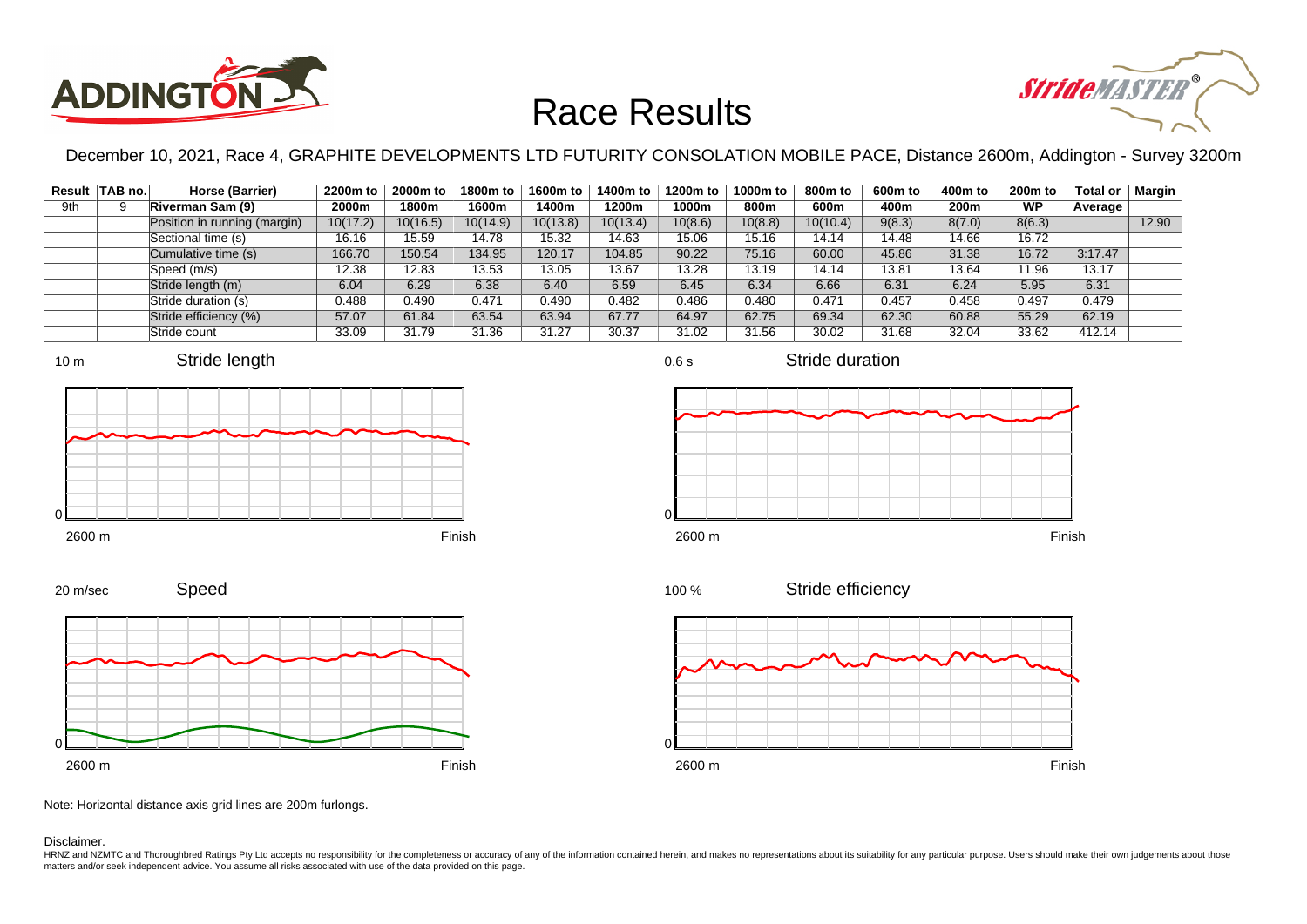



December 10, 2021, Race 4, GRAPHITE DEVELOPMENTS LTD FUTURITY CONSOLATION MOBILE PACE, Distance 2600m, Addington - Survey 3200m

| Result           | TAB no. | Horse (Barrier)              | 2600 to | 2400m to |
|------------------|---------|------------------------------|---------|----------|
| 10 <sub>th</sub> | 11      | Lancewood Loui (11)          | 2400m   | 2200m    |
|                  |         | Position in running (margin) |         | 8(7.4)   |
|                  |         | Sectional time (s)           | 14.46   | 15.56    |
|                  |         | Cumulative time (s)          | 197.51  | 183.05   |
|                  |         | Speed (m/s)                  | 13.83   | 12.85    |
|                  |         | Stride length (m)            | 6.50    | 6.26     |
|                  |         | Stride duration (s)          | 0.458   | 0.487    |
|                  |         | Stride efficiency (%)        | 66.10   | 61.26    |
|                  |         | Stride count                 | 30.75   | 31.94    |

Disclaimer.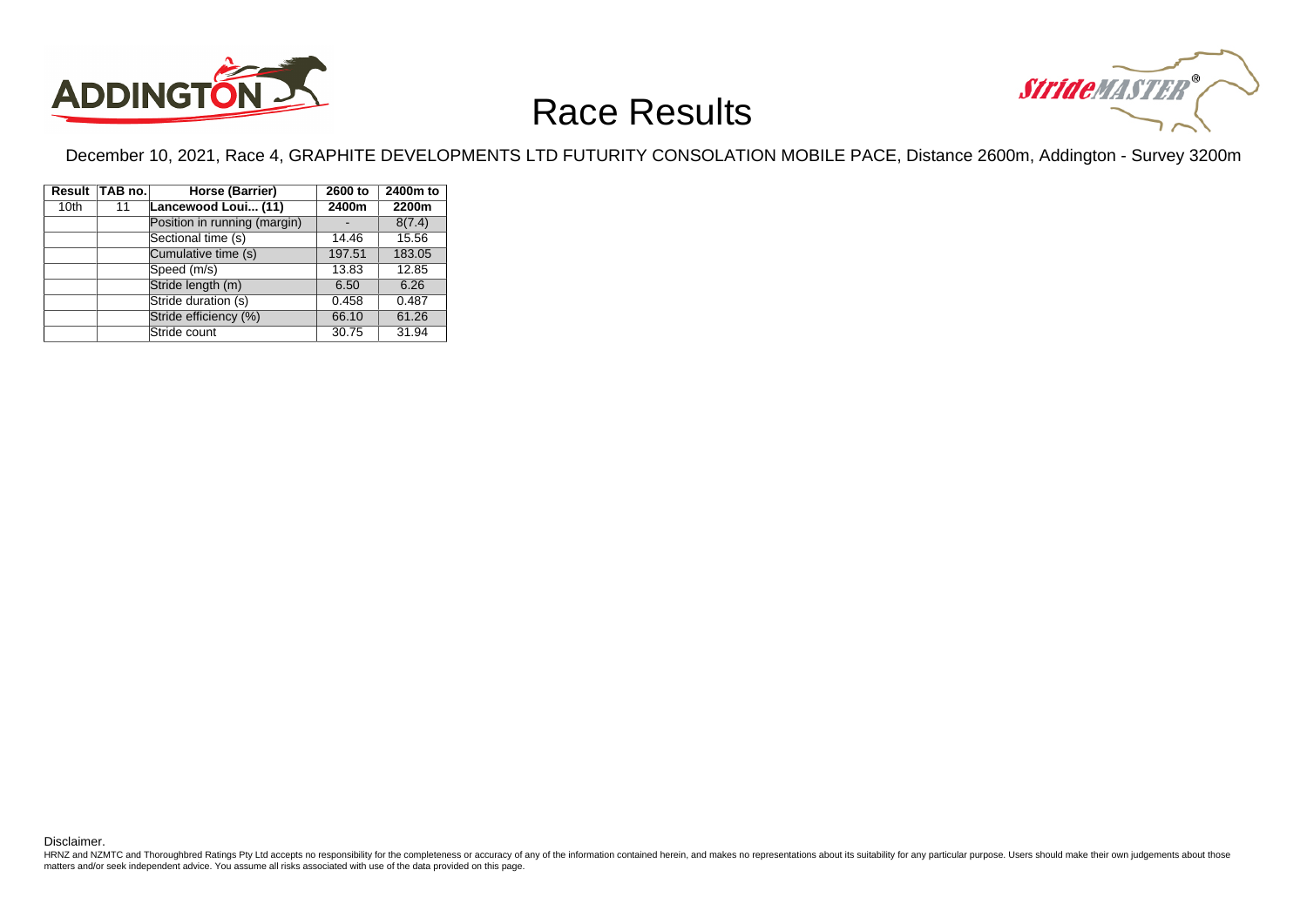



December 10, 2021, Race 4, GRAPHITE DEVELOPMENTS LTD FUTURITY CONSOLATION MOBILE PACE, Distance 2600m, Addington - Survey 3200m

|      | Result TAB no. | Horse (Barrier)              | 2200m to | 2000m to | 1800m to | 1600m to | 1400m to | 1200m to | 1000m to | 800 <sub>m</sub> to | 600 <sub>m</sub> to | 400m to | 200 <sub>m</sub> to | <b>Total or</b> | Margin |
|------|----------------|------------------------------|----------|----------|----------|----------|----------|----------|----------|---------------------|---------------------|---------|---------------------|-----------------|--------|
| 10th |                | Lancewood Loui (11)          | 2000m    | 1800m    | 1600m    | 1400m    | 1200m    | 1000m    | 800m     | 600m                | 400m                | 200m    | <b>WP</b>           | Average         |        |
|      |                | Position in running (margin) | 8(12.3)  | 8(11.6)  | 8(9.3)   | 8(8.6)   | 8(9.1)   | 3(2.4)   | 2(1.4)   | 4(2.3)              | 4(3.0)              | 5(3.9)  | 9(6.3)              |                 | 13.10  |
|      |                | Sectional time (s)           | 16.18    | 15.47    | 14.84    | 15.47    | 14.32    | 14.86    | 15.04    | 14.61               | 14.84               | 15.19   | 16.67               |                 |        |
|      |                | Cumulative time (s)          | 167.49   | 151.31   | 135.84   | 121.00   | 105.53   | 91.21    | 76.35    | 61.31               | 46.70               | 31.86   | 16.67               | 3:17.51         |        |
|      |                | Speed (m/s)                  | 12.36    | 12.93    | 13.48    | 12.93    | 13.97    | 13.46    | 13.30    | 13.69               | 13.48               | 13.17   | 12.00               | 13.16           |        |
|      |                | Stride length (m)            | 6.02     | 6.29     | 6.40     | 6.25     | 6.51     | 6.41     | 6.24     | 6.54                | 6.37                | 6.20    | 6.01                | 6.30            |        |
|      |                | Stride duration (s)          | 0.487    | 0.487    | 0.475    | 0.484    | 0.466    | 0.476    | 0.469    | 0.478               | 0.473               | 0.471   | 0.501               | 0.479           |        |
|      |                | Stride efficiency (%)        | 56.72    | 61.85    | 63.99    | 61.12    | 66.17    | 64.11    | 60.89    | 66.85               | 63.50               | 60.06   | 56.40               | 62.10           |        |
|      |                | Stride count                 | 33.20    | 31.79    | 31.25    | 31.98    | 30.74    | 31.23    | 32.04    | 30.58               | 31.38               | 32.26   | 33.29               | 412.43          |        |













Stride duration



Stride efficiency 100 %



Note: Horizontal distance axis grid lines are 200m furlongs.

Disclaimer.

0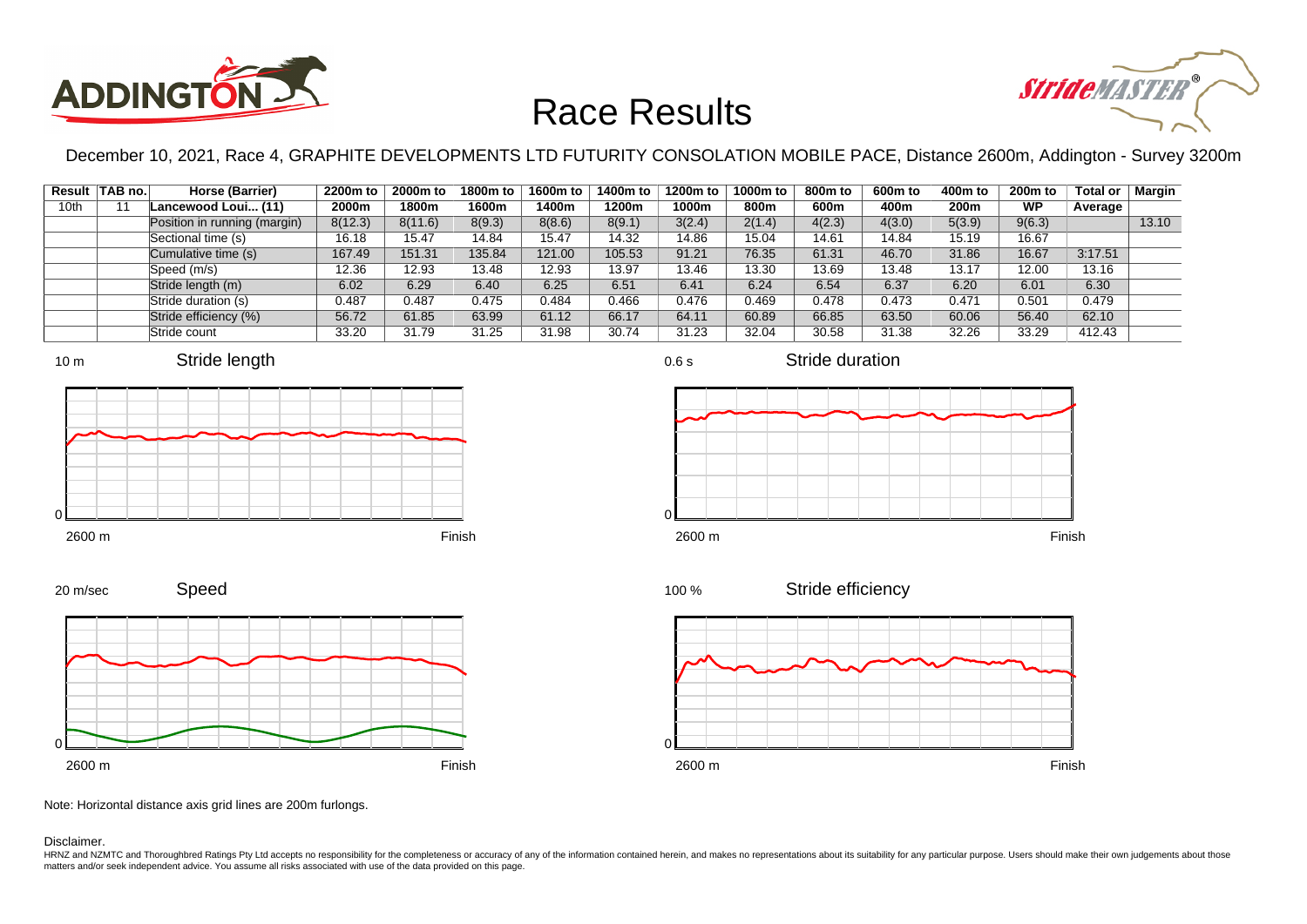



December 10, 2021, Race 4, GRAPHITE DEVELOPMENTS LTD FUTURITY CONSOLATION MOBILE PACE, Distance 2600m, Addington - Survey 3200m

|      | Result TAB no. | Horse (Barrier)              | 2600 to | 2400m to |
|------|----------------|------------------------------|---------|----------|
| 11th | 5              | Southern Storm (5)           | 2400m   | 2200m    |
|      |                | Position in running (margin) |         | 3(3.6)   |
|      |                | Sectional time (s)           | 13.79   | 15.53    |
|      |                | Cumulative time (s)          | 204.13  | 190.34   |
|      |                | Speed (m/s)                  | 14.50   | 12.88    |
|      |                | Stride length (m)            | 6.02    | 5.75     |
|      |                | Stride duration (s)          | 0.418   | 0.447    |
|      |                | Stride efficiency (%)        | 56.68   | 51.70    |
|      |                | Stride count                 | 33.21   | 34.77    |

Disclaimer.